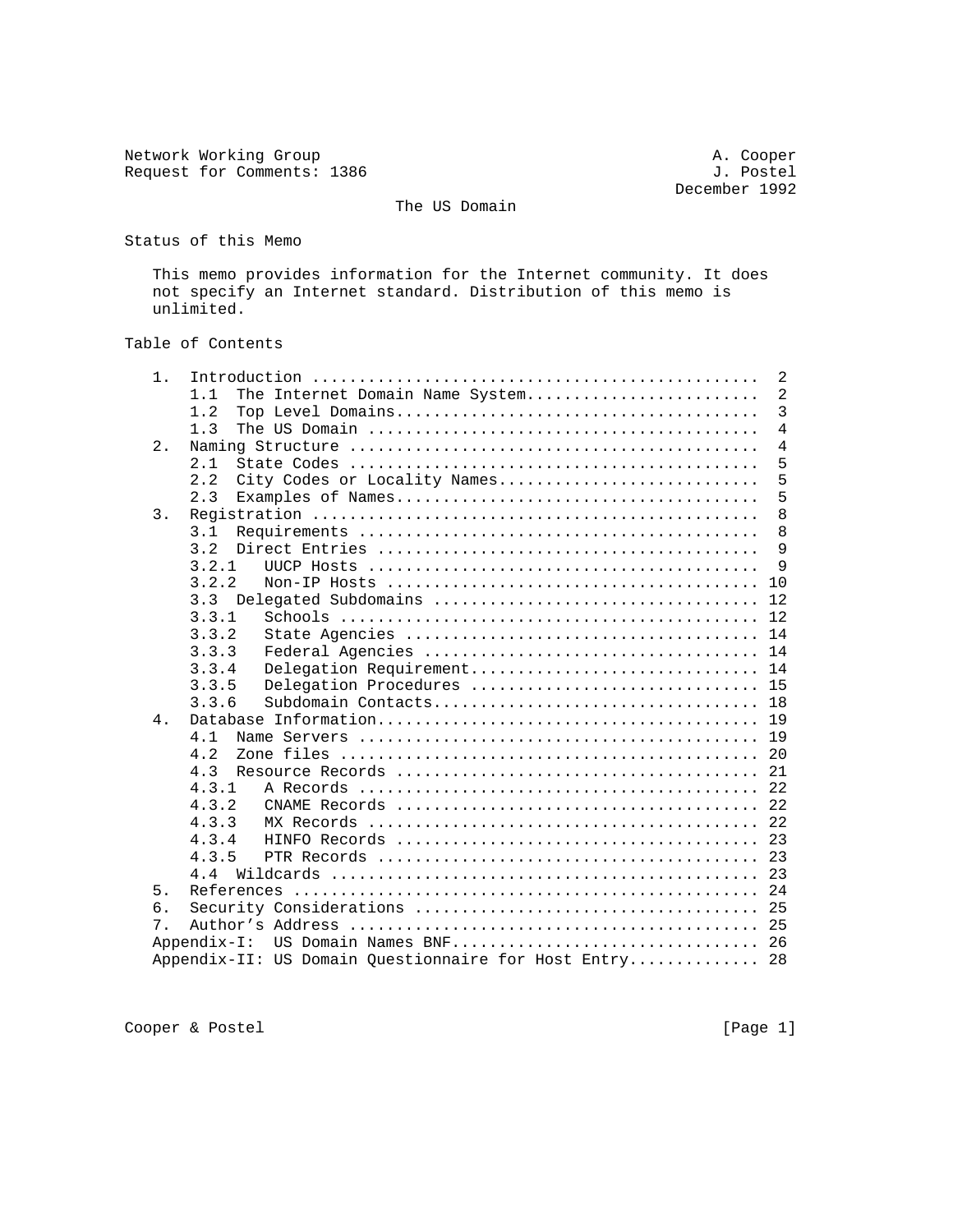#### 1. INTRODUCTION

1.1 The Internet Domain Name System

 The Domain Name System (DNS) provides for the translation between host names and addresses. Within the Internet, this means translating from a name such as "venera.isi.edu", to an IP address such as "128.9.0.32". The DNS is a set of protocols and databases. The protocols define the syntax and semantics for a query language to ask questions about information located by DNS-style names. The databases are distributed and replicated. There is no dependence on a single central server, and each part of the database is provided in at least two servers.

 The assignment of the 32-bit IP addresses is a separate activity. IP addresses are assigned by the Network Information Center (Hostmaster@NIC.DDN.MIL).

 In addition to translating names to addresses for hosts that are on the Internet, the DNS provides for registering DNS-style names for other hosts reachable (via electronic mail) through gateways or mail relays. The records for such name registration point to an Internet host (one with an IP address) that acts as a mail forwarder for the registered host. For example, the host "bah.rochester.ny.us" is registered in the DNS with a pointer to the mail relay "relay1.uu.net". This type of pointer is called an MX record.

 This gives electronic mail users a uniform mail addressing syntax and avoids making users aware of the underlying network boundaries.

 The reason for the development of the domain system was growth in the Internet. The host name to address mappings were maintained by the Network Information Center (NIC) in a single file, called HOSTS.TXT, which was FTPed by all the hosts on the Internet. The network population was changing in character. The timeshared hosts that made up the original ARPANET were being replaced with local networks of workstations. Local organizations were administering their own names and addresses, but had to wait for the NIC to make changes in HOSTS.TXT to make the changes visible to the Internet at large. Organizations also wanted some local structure on the name space. The applications on the Internet were getting more sophisticated and creating a need for general purpose name service. The idea of a hierarchical name space, with the hierarchy roughly corresponding to organizational structure, and names using "." as the character to mark the boundary between hierarcy levels. A design using a distributed database and generalized resources was implemented.

The domain system provides standard formats for resource data,

Cooper & Postel [Page 2]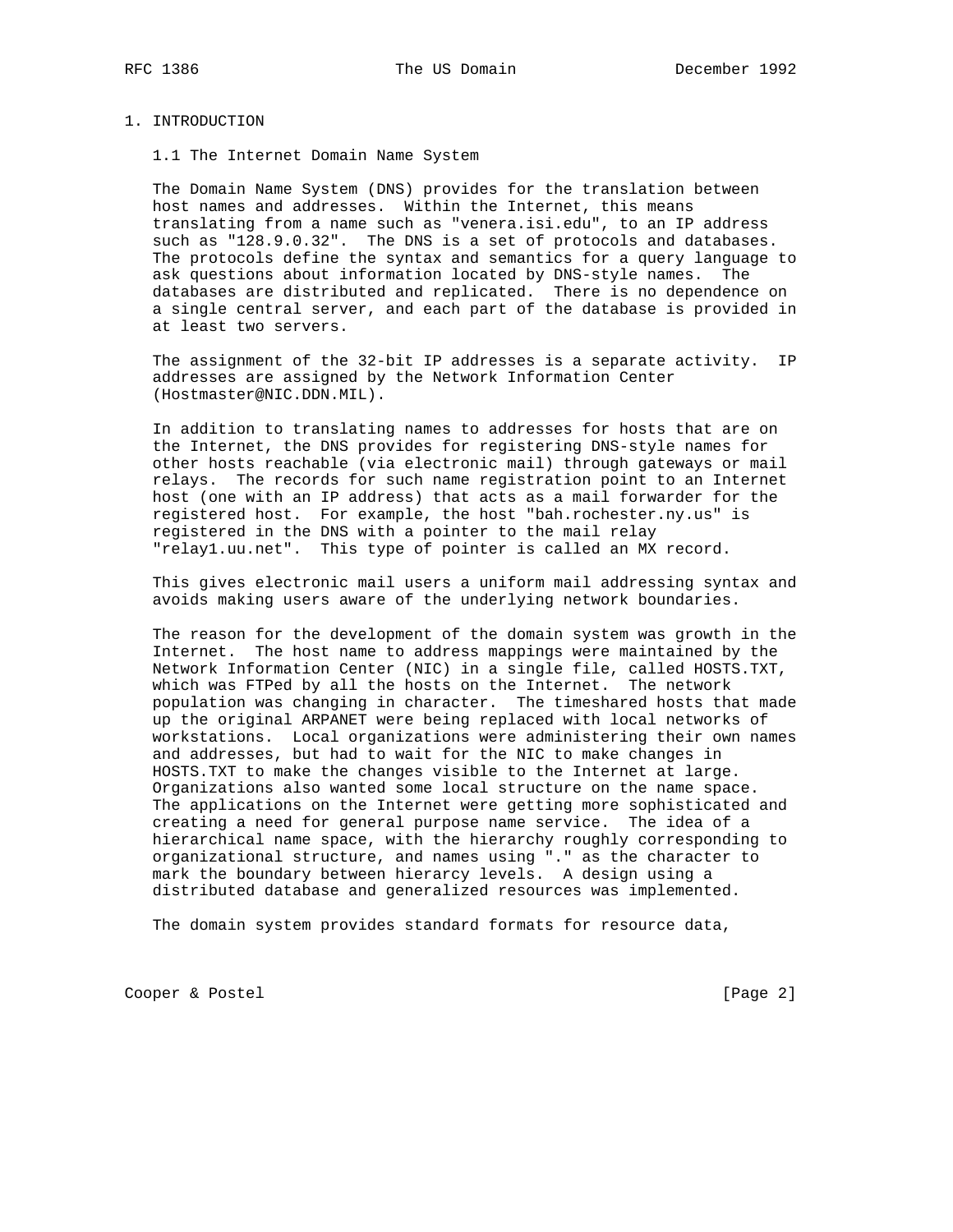standard methods for querying the database, and standard methods for name servers to refresh local data from other name servers.

1.2 Top-Level Domains

 The top-level domains in the DNS are EDU, COM, GOV, MIL, ORG, INT, and NET, and all the 2-letter country codes from the list of countries in ISO-3166.

 Even though the intention was that any educational institution any where in the world could be registered under the EDU domain, in practice it has turned out with few exceptions only those in the United States have registered under EDU, similiary with COM (for commercial). In other countries, everything is registered under the 2-letter country code, often with some subdivision. For example, in Korea (KR) the second level names are AC for academic community, CO for commercial, GO for government, and RE for research. However each country may go it's own way about organizing its domain, and many have.

 Their are no plans of putting all of the organizational domains .EDU .GOV .COM etc., under .US.

 However, there are some states registered in the .GOV domain (11 by 2 letter code), and 3 by full names)

| ca.gov     | la.qov | ohio.gov  | va.gov |
|------------|--------|-----------|--------|
| co.gov     | md.gov | or.gov    | wa.qov |
| hawaii.gov | nc.gov | sc.gov    |        |
| ia.gov     | ny.qov | texas.gov |        |

 Other names sometimes appear as top-level domain names. Some people have made up names in the DNS style without coordinating or registering with the DNS management. Some names that typically appear are ".BITNET", ".UUCP", and two-letter codes for continents, such as ".NA" for North America (this conflicts with the official Internet code for Namibia).

 For example, the DNS style name "KA7EEJ.CO.USA.NA" is used in the amateur radio network. These addresses are never supposed to show up on the Internet but they do occasionally. The amateur radio network people created their own naming scheme, and it interferes sometimes with Internet addresses.

Cooper & Postel [Page 3]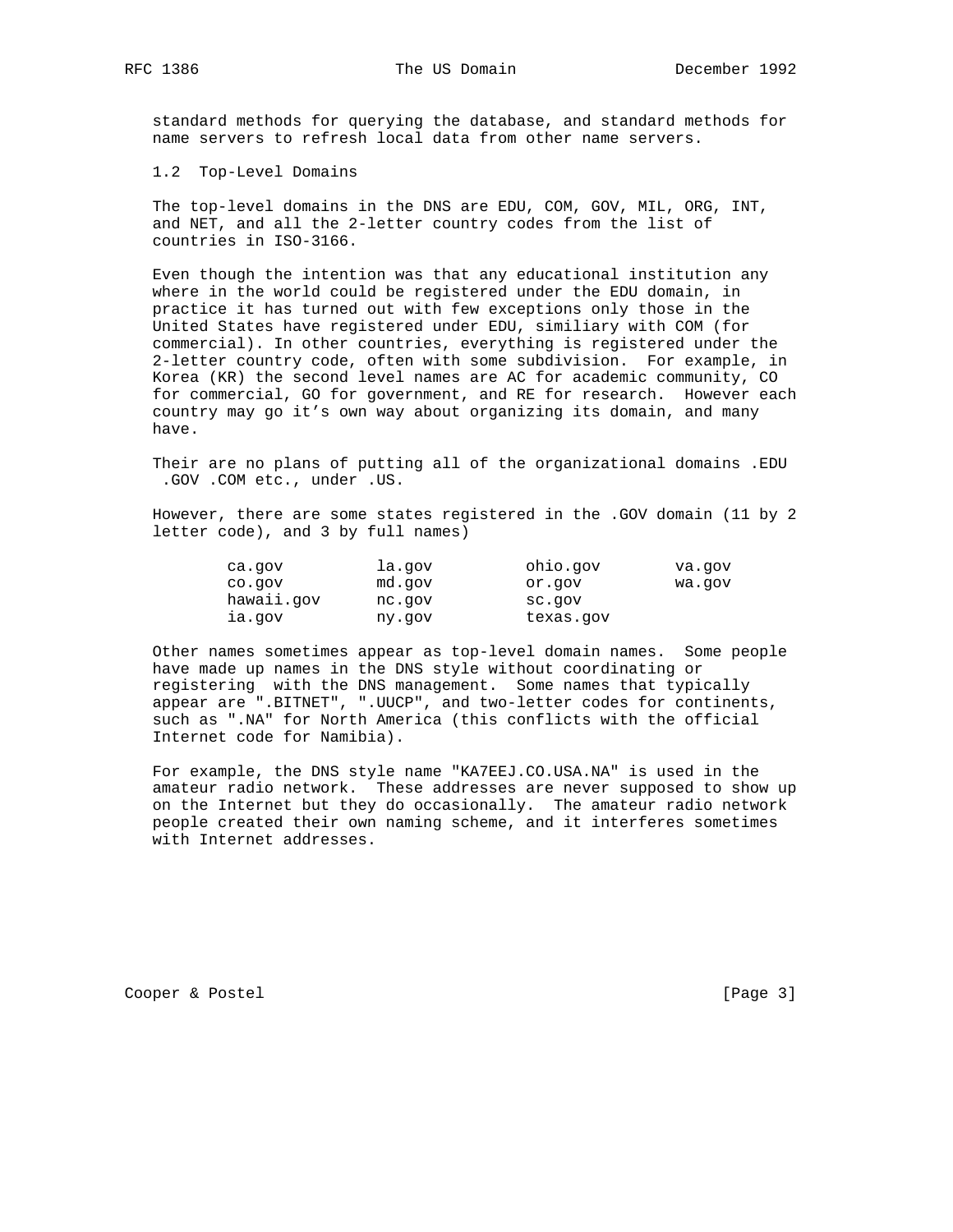# 1.3 The US Domain

 The US Domain is an official top-level domain in the DNS of the Internet community. It is registered with the Network Information Center. The domain administrators are Jon Postel and Ann Westine Cooper at the Information Sciences Institute of the University of Southern California (USC-ISI).

 US is the ISO-3166 2-letter country code for the United States and thus the US Domain is established as a top-level domain and registered with the NIC the same way other country domains are.

 Because organizations in the United States have registered primarily in the EDU and COM domains, little use was initially made of the US domain.

 In the past, the computers registered in the US Domain were primarily owned by small companies or individuals with computers at home. However, the US Domain has grown and currently registers hosts in federal government agencies, state government agencies, K12 schools, community colleges, private schools, libraries, county agencies, and city utilities, to name a few.

 The administration of the US Domain was managed solely by the Domain Registrar in the past. However, due to the increase of hosts, administration of subdomains is being delegated to others.

Any computer in the United States may be registered in the US Domain.

2. NAMING STRUCTURE

 The US Domain hierarchy is based on political geography. The namespace under .US is the state namespace, then the city namespace, then organization or computer name and so on.

For example:

 SPK.WA.US VANC.WA.US

There is of course no problem with running out of names.

The things that are named are individual computers.

 If you register now in one city and then move, the database can be updated with a new name in your new city, and a pointer can be set up from your old name to your new name. This type of pointer is called a CNAME record.

Cooper & Postel [Page 4]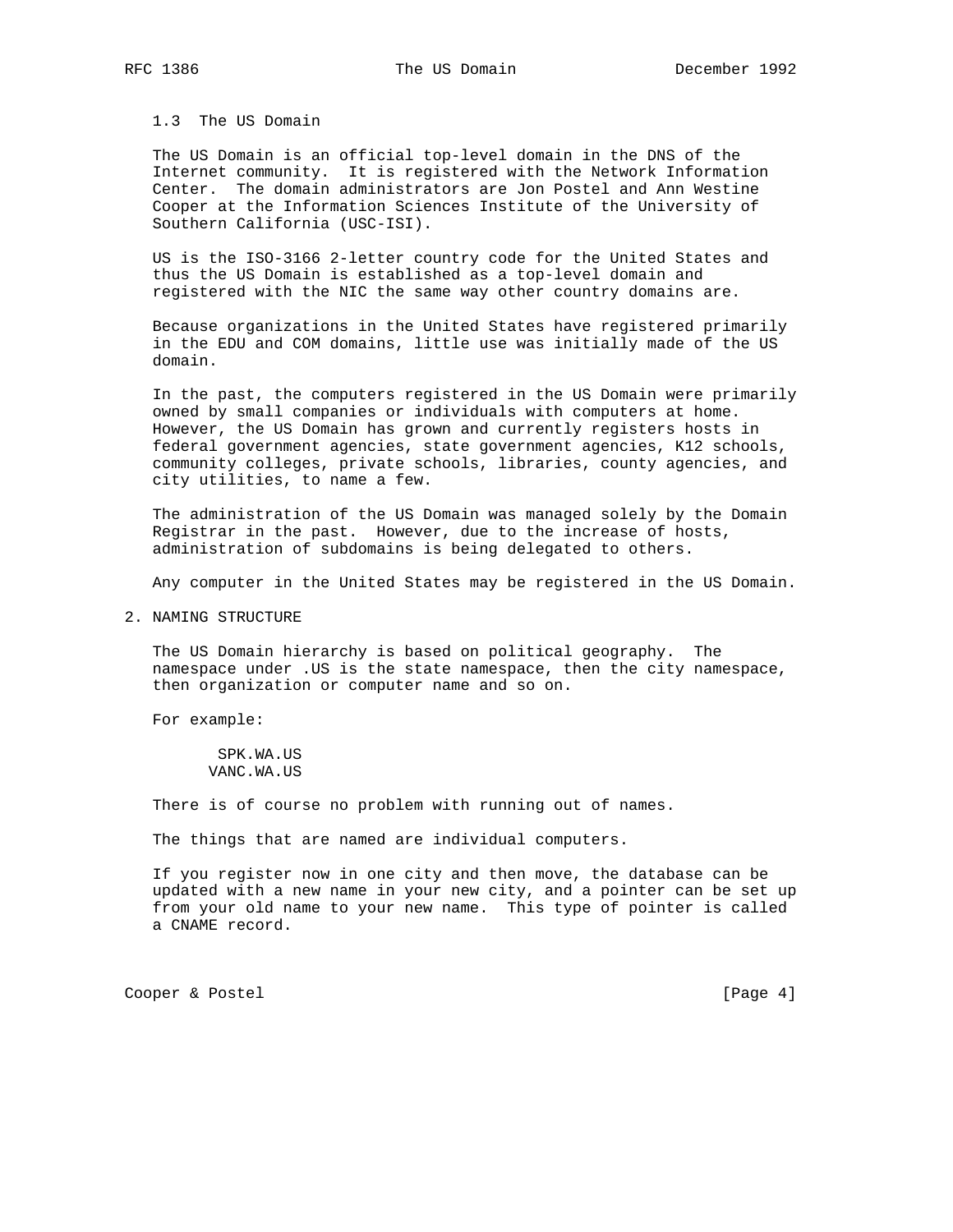The use of un-registered names is not effective and causes problems for other users. Inventing your own name and using it without registering is not a good idea.

2.1 State Codes

The state codes are the two letter US Postal abbreviations.

2.2 City Codes or Locality Names

 Cities may be named (designated) by their full name (spelled out with hyphens replacing spaces (e.g., Los-Angeles or New-York)), or by a city code. The first choice is the full city name, the second choice is the city codes from Western Union's "City Mnemonics" list, and a third choice is a code for your city chosen by the applicant. However, it is very desirable that all users in the same city use the same designator for the city.

 Abbreviated city names are a good idea, particularly when the city name is long, as there is much to type already. One of the problems is that the city codes in the Western Union City Mnemonics list are sometimes not very good abbreviations. Users sometimes tend to prefer abbreviations that are commonly used already from that region. Such as SF for San Francisco, MPK for Menlo Park.

 Exceptions have been made in the abbreviations, even though this causes extra work to keep track of these abbreviations. One abbreviation for one city. Applicants are told what codes are currently in use, however, if a city code is not used yet, and they would prefer to use a different code that is more common among the natives, then the new code is allowed. However, once it's registered, then everyone else who registers in that city will have to use that code or spell out the full city name.

 Some applicants have tried to get a copy of the Western Union City Mnemonics code list but it is no longer available from Western Union. However, we do have a copy but it is not online. If you are requesting an abbreviated city code please let us know and we will gladly look it up for you.

2.3 Examples of Names

 For small entities like individuals or small businesses there is usually no problem with selecting locality based names.

For example: Zuckys.Santa-Monica.CA.US

Cooper & Postel [Page 5]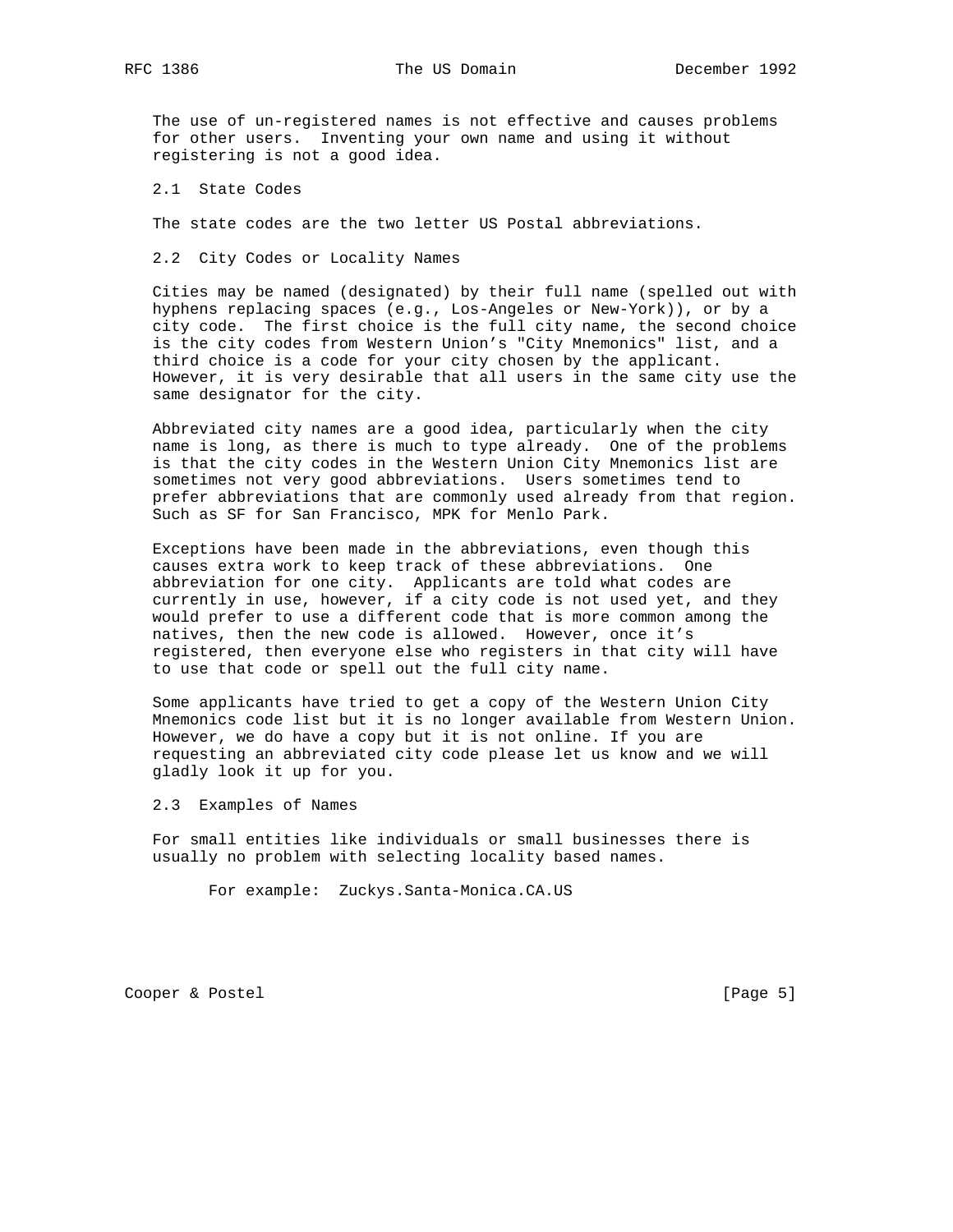For large entities like large corporations with multiple facilities in several cities or states this often seems like a unreasonable constraint (especially when compared with the alternative of registering directly in the .COM domain). However, a company does have a headquarters office in a particular locality and so could register with that name.

For example: IBM.Armonk.NY.US

 EXAMPLES OF THE NAMING STRUCTURE IN THE US DOMAIN PRIVATE (business or individual) ================================ Camp-Curry.Yosemite.CA.US <==== a business IBM.Armonk.NY.US <==== a business Dogwood.atl.GA.US <==== a business Geo-Petrellis.Culver-City.CA.US <==== a restaurant Zuckys-Santa-Monica.CA.US <==== a restaurant Joe-Josts.Long-Beach.CA.US <==== a bar Holodek.Santa-Cruz.CA.US <==== a personal computer FEDERAL ======= Senate.FED.US <==== US Senate DOD.FED.US <==== US Defense Dept.

```
 DOT.FED.US <==== US Transportation Dept.
 USPS.FED.US <==== US Postal Service
 VA.FED.US <==== US Veterans Administration
 IRS.FED.US <==== US Internal Revenue Service
 Yosemite.NPS.Interior.FED.US <==== a federal agency
```
STATE

=====

| Senate.STATE.MN.US                                      | <==== state Senate |                                        |  |
|---------------------------------------------------------|--------------------|----------------------------------------|--|
| House.STATE.MN.US                                       |                    | <==== state House of Reps              |  |
| MDH. STATE.MN.US                                        |                    | <==== state Health Dept.               |  |
| HUD. STATE.CA.US                                        |                    | <==== state House and Urban Dev. Dept. |  |
| DOT. STATE.MN.US                                        |                    | <==== state Transportation Dept.       |  |
| Caltrans.STATE.CA.US                                    |                    | <==== state Transportation Dept.       |  |
| DMV. STATE.CA.US                                        |                    | <==== state Motor Vehicles Dept.       |  |
| Culver-City.DMV.STATE.CA.US <==== a local office of DMV |                    |                                        |  |

Cooper & Postel [Page 6]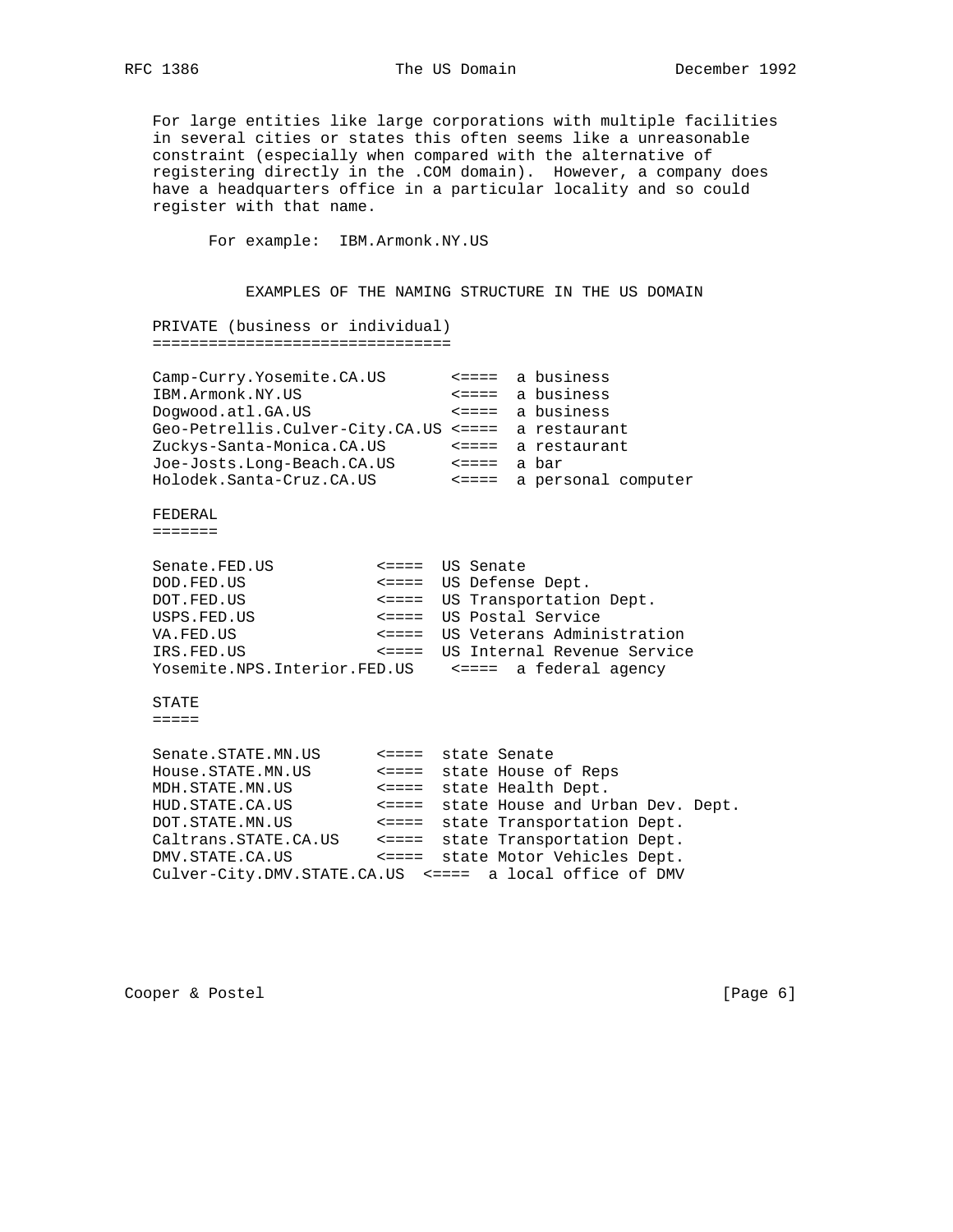CITY | COUNTY ============== Police.CITY.Culver-City.CA.US <==== a city department Fire-Dept.CITY.Los-Angeles.CA.US <==== a city department Fire-Dept.COUNTY.Los-Angeles.CA.US <==== a county department REGIONAL | DISTRICT | LIBRARY ============================= SCAQMD.DISTRICT.CA.US <==== a regional district Bunker-Hill-Improvement.DISTRICT.LA.CA.US <==== a local district Huntington.LIB.LA.US <==== a private library Venice.LA-City.LIB.CA.US <==== a city library MDR.LA-County.LIB.CA.US <==== a county library K12 | CC | STATE UNIV | PRIVATE SCHOOLS ======================================= Los-Angeles.UC.STATE.CA.US <==== UCLA Berkeley.UC.STATE.CA.US <==== "CAL" Irvine.UC.STATE.CA.US <==== University of Calif. Irvine Santa-Cruz.UC.STATE.CA.US <==== University of Calif. Santa Cruz Northridge.CSU.STATE.CA.US <==== Calif. State. Univ. Northridge Fullerton.CSU.STATE.CA.US <==== Calif. State. Univ. Fullerton Sonoma.CSU.STATE.CA.US <==== Calif. State. Univ. Sonoma SMCC.Santa-Monica.CC.CA.US <==== a public community college Trade-Tech.Los-Angeles.CC.CA.US <==== a public community college Hamilton.High.LA-Unified.K12.CA.US <==== a public K12 school Sherman-Oaks.Elem.LA-Unified.K12.CA.US <==== a public K12 school John-Muir.Middle.Santa-Monica.K12.CA.US <==== a public K12 school St-Monica.High.Santa-Monica.CA.US <==== a private high school St-Monica.Elem.Santa-Monica.CA.US <==== a private elem. school Crossroads-School.Santa-Monica.CA.US <==== a private school Mary-Ellens.Montessori-School.LA.CA.US <==== a private school Leland-Stanford-Jr-Univ.Stanford.CA.US <==== a private school Loyola-Marymount-Univ.Los-Angeles.CA.US <==== a private school

Cooper & Postel [Page 7]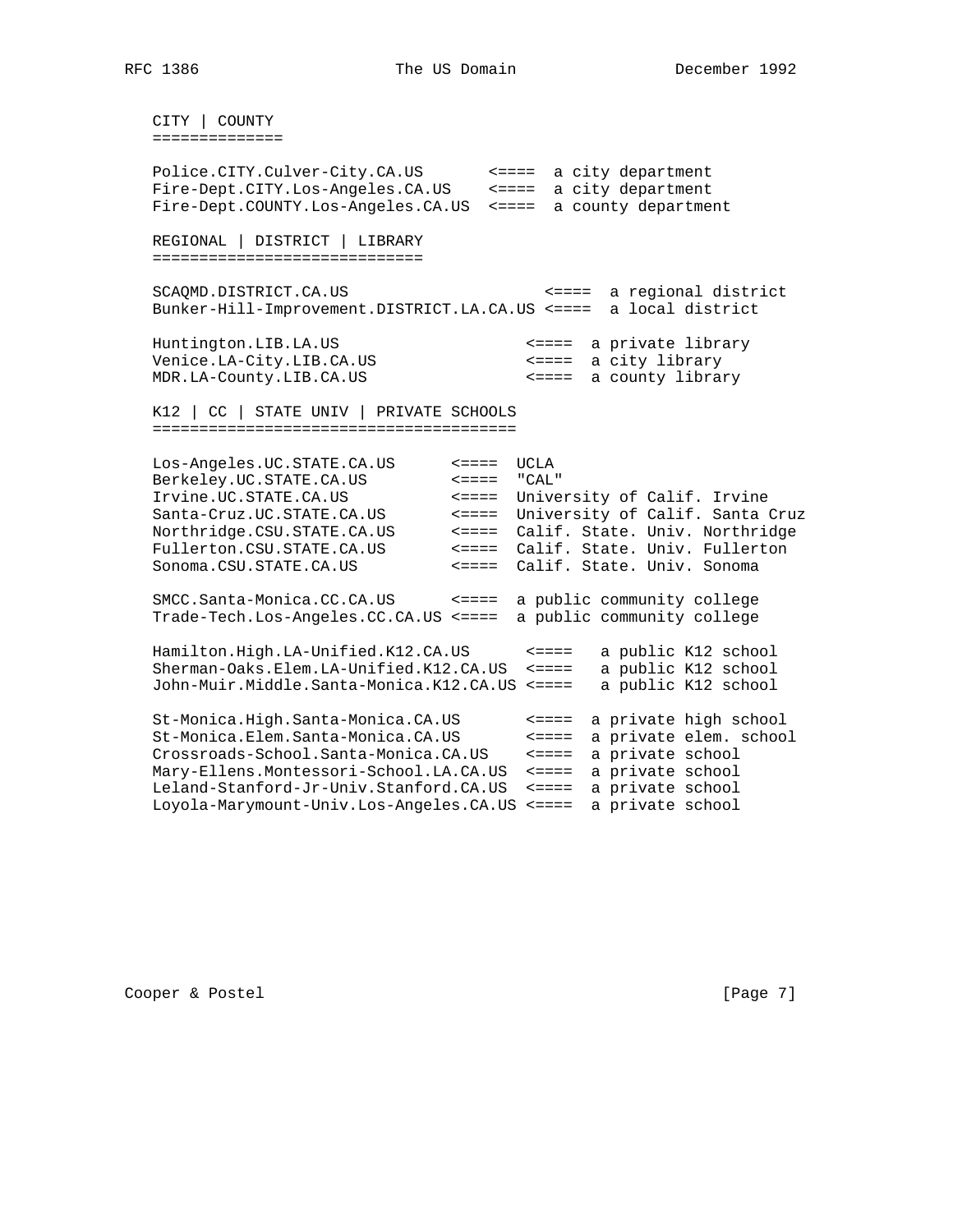When appropriate, subdomains are delegated and partioned in various categories, such as:

| K12. <state>.US</state>      | = kindegarten thru 12th grade |
|------------------------------|-------------------------------|
| CC. <state>.US</state>       | = community colleges          |
| LIB. <state>.US</state>      | = libraries                   |
| STATE. <state>.US</state>    | = state government agencies   |
| <org-name>.FED.US</org-name> | = federal government agencies |

 The Appendix-I contains the current US Domain Names BNF, but in actuality, the names under these subdomains may vary according to the decision of the administrators of these subdomains.

 Some users would like names associated with a greater metropolitan area or region like the "Bay Area" or "Tri-Cities". One problem with this is that these names are not necessarily unique within a state. The best thing to do in this case is to use the larger metropolitan city in your host name. Cities and in some cases counties are used.

#### 3. REGISTRATION

3.1 Requirements

 Anyone requesting to register a host in the US Domain is sent a copy of the US Domain policy and procedure, and must fill out a US Domain questionnaire.

 The US Domain template, is similar to the NIC Domain template however, it is not the same. To request a copy of the US Domain questionnaire, send a message to the US Domain registrar (us domain@isi.edu).

 Note: If you are registering a name in a delegated zone (see Section 3.3.6). Please register with the contact for that zone.

 The key people must have electronic mailboxes (that work). Please provide all the information indicated in the "Administrator" and "Technical Contact" slot. This person will be the point of contact for any administrative and policy questions about the domain.

 The administrator is usually the person who manages the organization being registered. The technical contact can also be administrator, or the systems person, or someone who is familiar with the technical details of the Internet. The technical contact should have a valid working e-mail address. This is necessary in case something goes wrong.

Cooper & Postel [Page 8]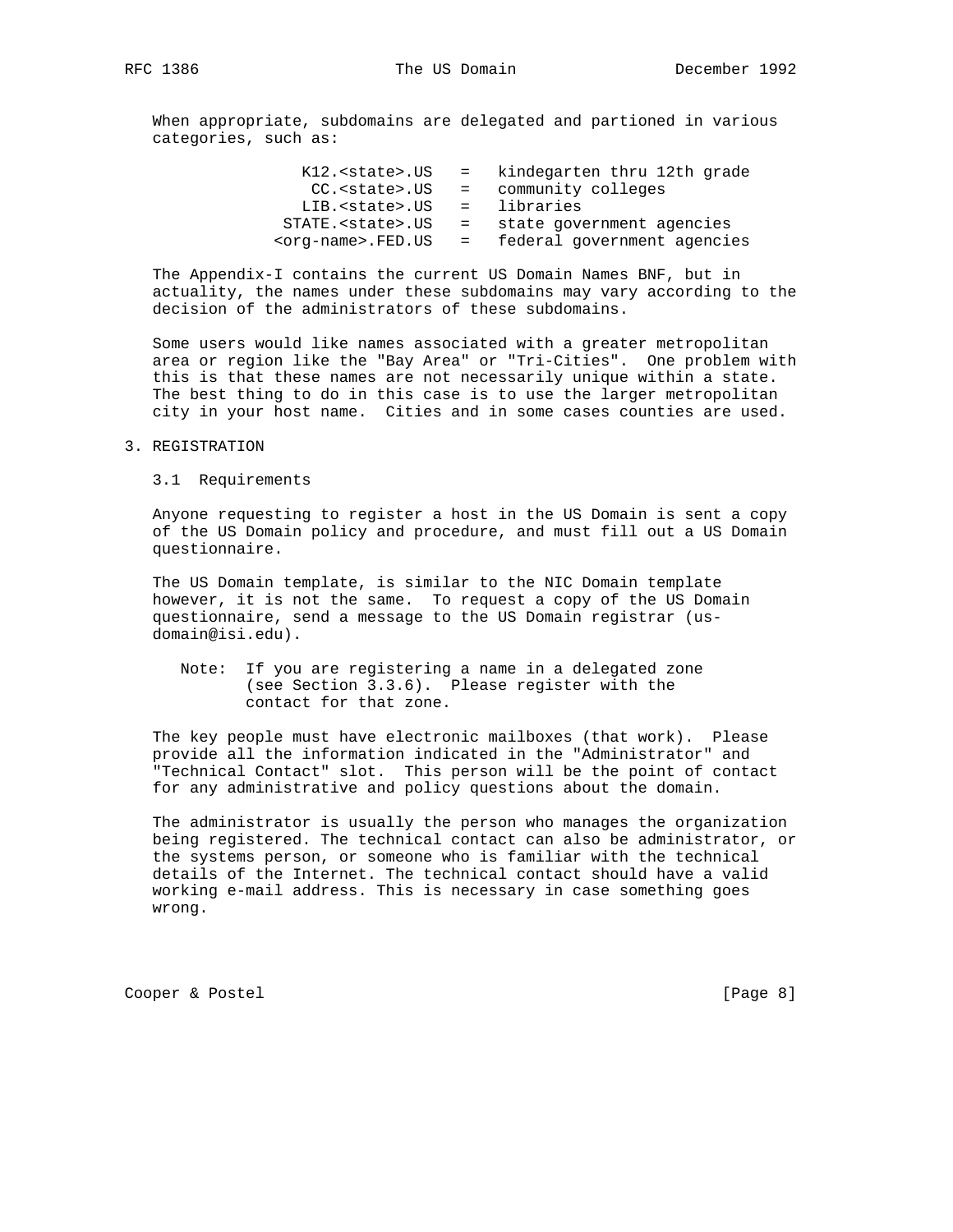It is important that your "Return-Path" and "From" field indicate an Internet style address. UUCP style addresses such as "host1!user" will not work. This is fine within the UUCP world, but not the Internet. If you want people on the Internet to be able to send mail to you, your return path needs to be an Internet style address: such as host1!user@internet.gateway.host or user@internet.gateway.host.

 It is also possible to register through one of the Internet service providers that have established working relationships with the US domain administrator.

 If everything checks out, turn around time for registering a host is usually a day or two. The nameservers are updated anywhere from 12 to 24 hours later.

 There are two ways to be registered in the US Domain, directly, or by delegation.

#### 3.2 Direct Entries

 Direct entry in the database of the US Domain appeals most to individuals and small companies. Fill out the application and send it directly to the US Domain administrator. If you are in an area where the zone is delegated to someone else your request will be forwarded to the zone administrator for your registration.

### 3.2.1 UUCP Hosts

 Many applicants have hosts in the UUCP world. Some are one hop away, some two and three hops away from their "Internet Forwarder", this is ok. What is important is getting an Internet host to be your forwarder. If you do not already have an Internet forwarder, there are several businesses that provide this service for a fee, such as UUNET.UU.NET (postmaster@uunet.uu.net), PSI (postmaster@UU2.PSI.COM) and CERFNET (help@cerf.net). Sometimes local colleges in your area are already on the Internet and may be willing to act as an Internet Forwarder. You would need to work this out with the systems administrator we cannot make these arrangements for you.

 Although we work with UUCP service providers, the Internet US Domain registration is not affiliated with the registration of UUCP Map entries. The UUCP map entry does not provide us with sufficient information. If you do not have a copy of the US Domain questionnaire template, please send a message to: us-domain@isi.edu and request one. See Appendix-II.

Cooper & Postel [Page 9]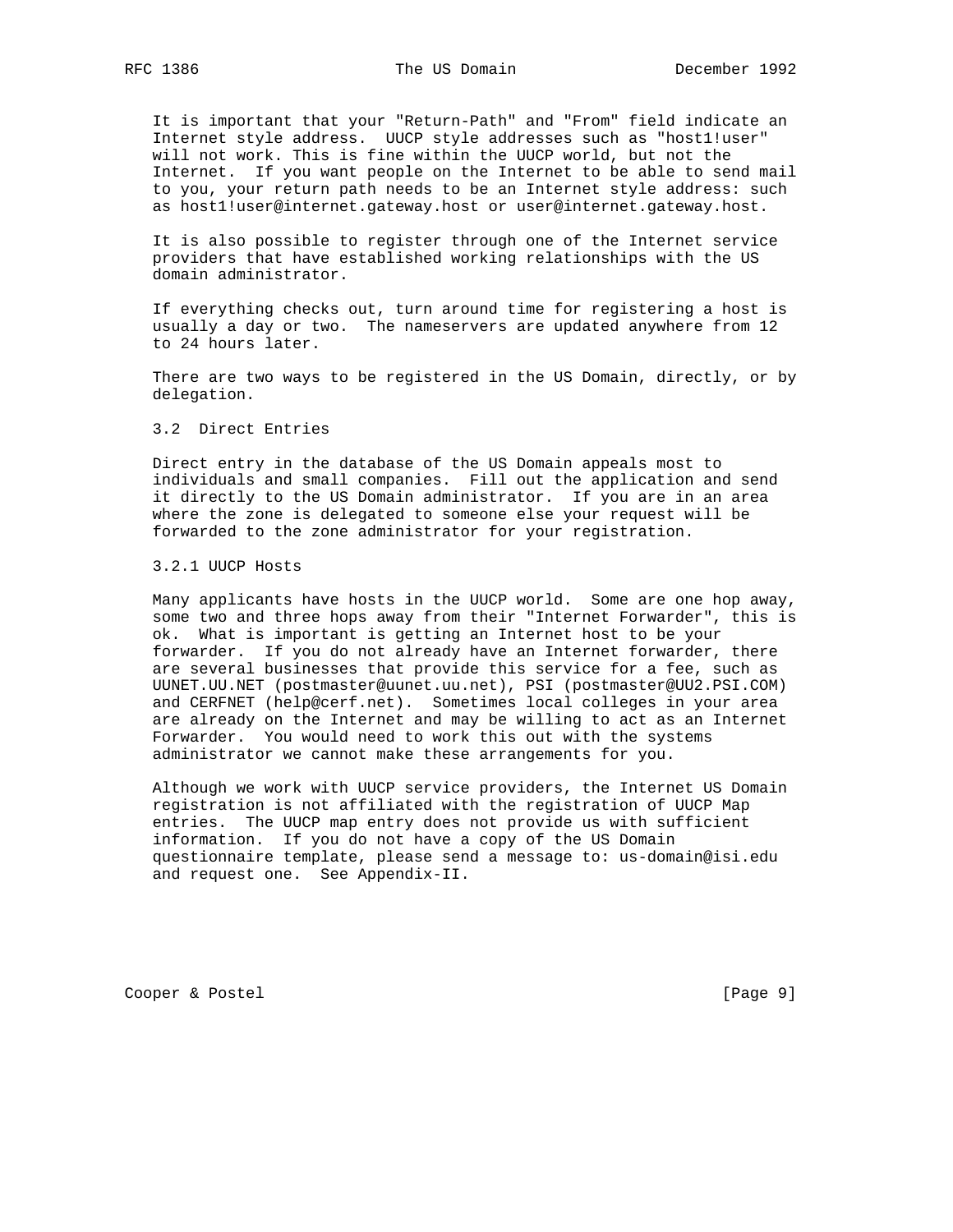This is not an appropriate registration for the US Domain.

 #N starl #S Amiga 2500; AmigaDOS 2.04; Dillon's AmigaUUCP 1.15D #O Starlight BBS #C Stephen Baker #E starl!sbaker #T +1 305 378 1161 #P 1107 SW 200th St #303B Miami, Fl. 33157 #L 25 47 N / 88 10 W [city] #R #U mthvax #W starl!sbaker (Stephen Baker); Mon Feb 24 19:58:24 EST 1992 starl mthvax(DAILY)

 If you are registering your host as a central site for a USENET group where other UUCP sites will feed from you, that's fine. These UUCP sites do not need to register. If however, the other sites become a subdomain of your hostname, then we will need to register them individually or add a wildcard record.

> For example: bah.rochester.ny.us host1.bah.rochester.ny.us host2.bah.rochester.ny.us

3.2.2 NON-IP Hosts

 To use US Domain names for non-IP hosts, there must be a forwarder host that is an IP host. There must be an adminstrative agreement and a technical procedure for relaying mail between the non-IP host and the forwarder host.

 Case 1: -------

 Your host is not an IP host but does talk directly with a host that is an IP host.

| your-host  ---UUCP----- forwarder ----IP/TCP-- | TNTERNET |
|------------------------------------------------|----------|
|                                                |          |
|                                                |          |

"Forwarder" must be an IP host on the Internet.

 You must ask "forwarder" if they are willing to be the internet forwarder for "your-host".

In the US Domain of the DNS data base there must be an entry like

Cooper & Postel [Page 10]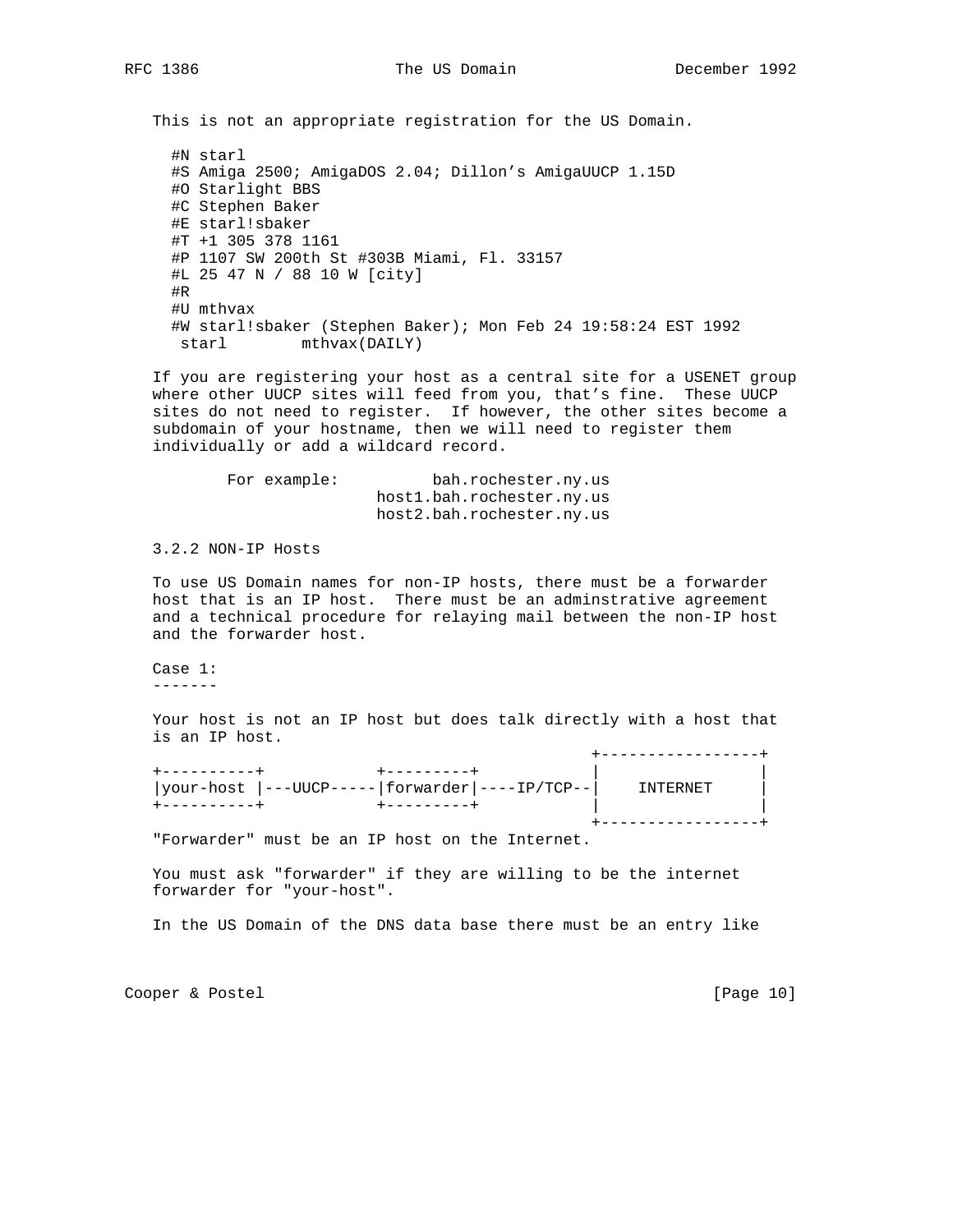+-----------------+

this:

"your-host" MX 10 "forwarder"

This must be entered by the US Domain administrator.

 In the "forwarder" routing tables there must be information about "your-host" with a rule like: If I see mail for "your-host" I will send it via uucp by calling phone number "123-4567".

 Case 2: -------

 In this case your hosts talks to another host that ... that talks to an IP host. In other words, there are multiple hops between your host and the Internet.

 +----------+ +---------+ | | |path-host |---UUCP-----|forwarder|----IP/TCP--| INTERNET | +----------+ +---------+ | | | +-----------------+ UUCP || || || || || +----------+ |your-host | +----------+

"Forwarder" must be an IP host on the internet.

 You must ask "forwarder" if they are willing to be the Internet Forwarder for "Your-Host". You must ask "path-host" to relay your mail.

In the US Domain of the DNS DataBase there must be an entry like this:

"your-host" MX 10 "forwarder"

This must be entered by the US Domain Administrator.

 In the "forwarder" routing tables there must be information about "your-host" with a rule like: If I see mail for "your-host" I will send it via UUCP to "path-host" by calling phone number "123-4567". and "path-host" must also know how to relay the mail to "your-host".

 Note: It is assumed that "path-host" is already MXed to "forwarder". It is not appropriate to ask to MX "your-host" to "path-host" (this is sometimes called double MXing). The host on the right hand side of an MX entry must be a host on the Internet with an IP address (e.g., 128.9.2.32).

Cooper & Postel [Page 11]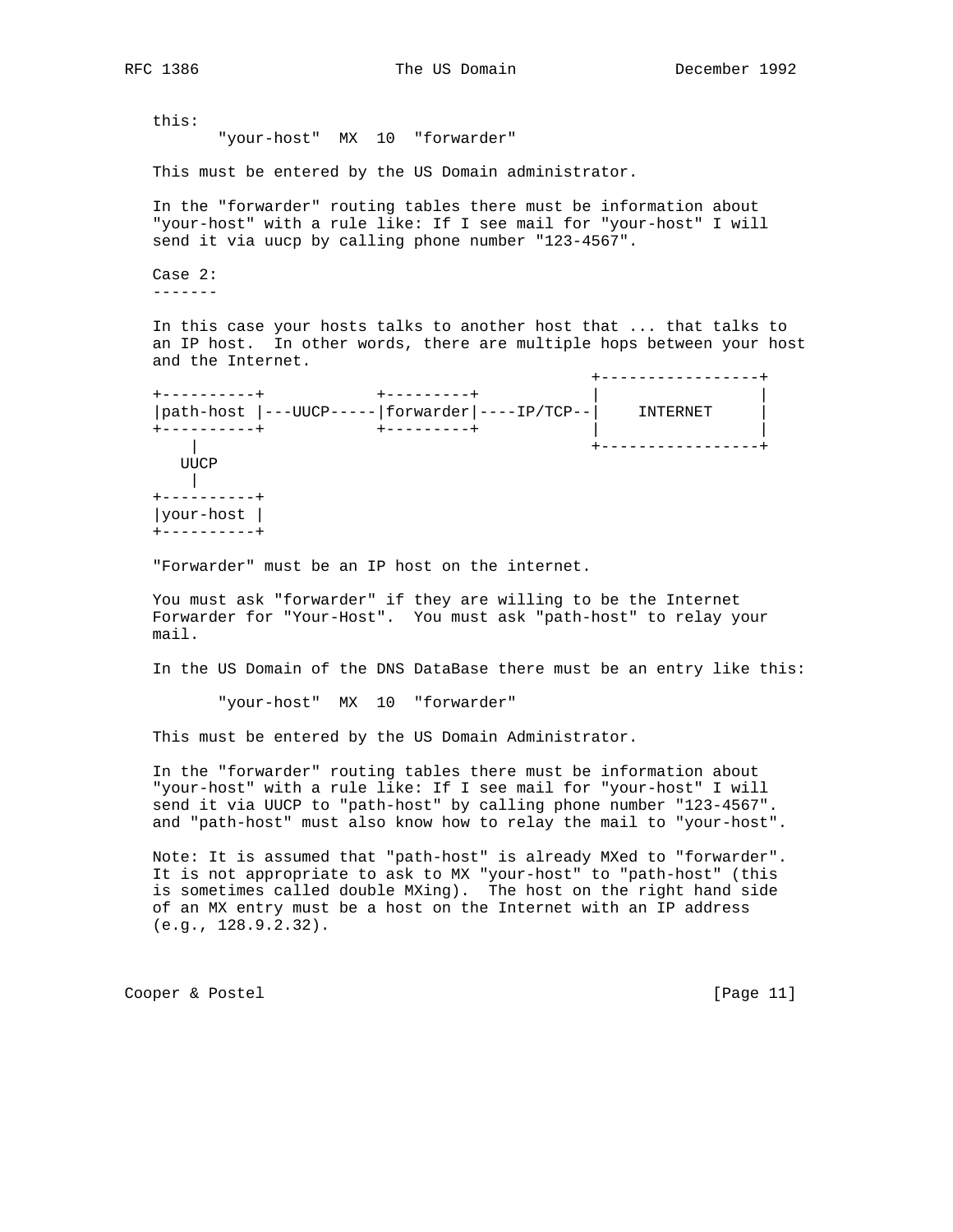#### 3.3 Delegated Subdomains

 The administrator of the US Domain is responsible for the assignment of all the DNS names that end with ".US". Of course, one person or even one group can't handle all this in the long run so portions of the name space are delegated to others.

 Delegation of cities, companies within cities, schools (K12), community colleges (CC), libraries (LIB), state government (STATE), and federal government agencies, departments, etc., is acceptable and practical.

 For a delegated portion of the namespace, for example a city, no alterations can be made to that name, no abbreviations added, etc. unless applied for.

 Sometimes there may be two people running name servers in the same city because different portions of the name space has been delegated to them. For example, someone may be delegated the <city>.<state>.US name space, and someone else from a state government agency may have the .STATE.<state>.US, portion. For example, Fred may run the name servers for Sacramento.CA.US and Joe may run the name servers for STATE.CA.US in Sacramento.

 If a company would like to have wildcard records added, or run their own name servers in a city that we have delegated name space to, this is ok.

 Delegation of the whole State namespace is not yet implemented. The delegated part of the name space is in the form of:

 .STATE.<state>.US. .K12.<state>.US. .CC.<state>.US. .LIB.<state>.US. .<org-name>.<city>.<state>.US. .CITY.<city-name>.<state>.US. .<org-name>.FED.US.

3.3.1 Schools

 As schools begin to join the Internet, there ought to be a consistent scheme for naming them. A "K12" name branch has been established in each state in the US Domain for this purpose.

 Public schools are usually organized by districts which can be larger or smaller than a city or county.

Cooper & Postel [Page 12]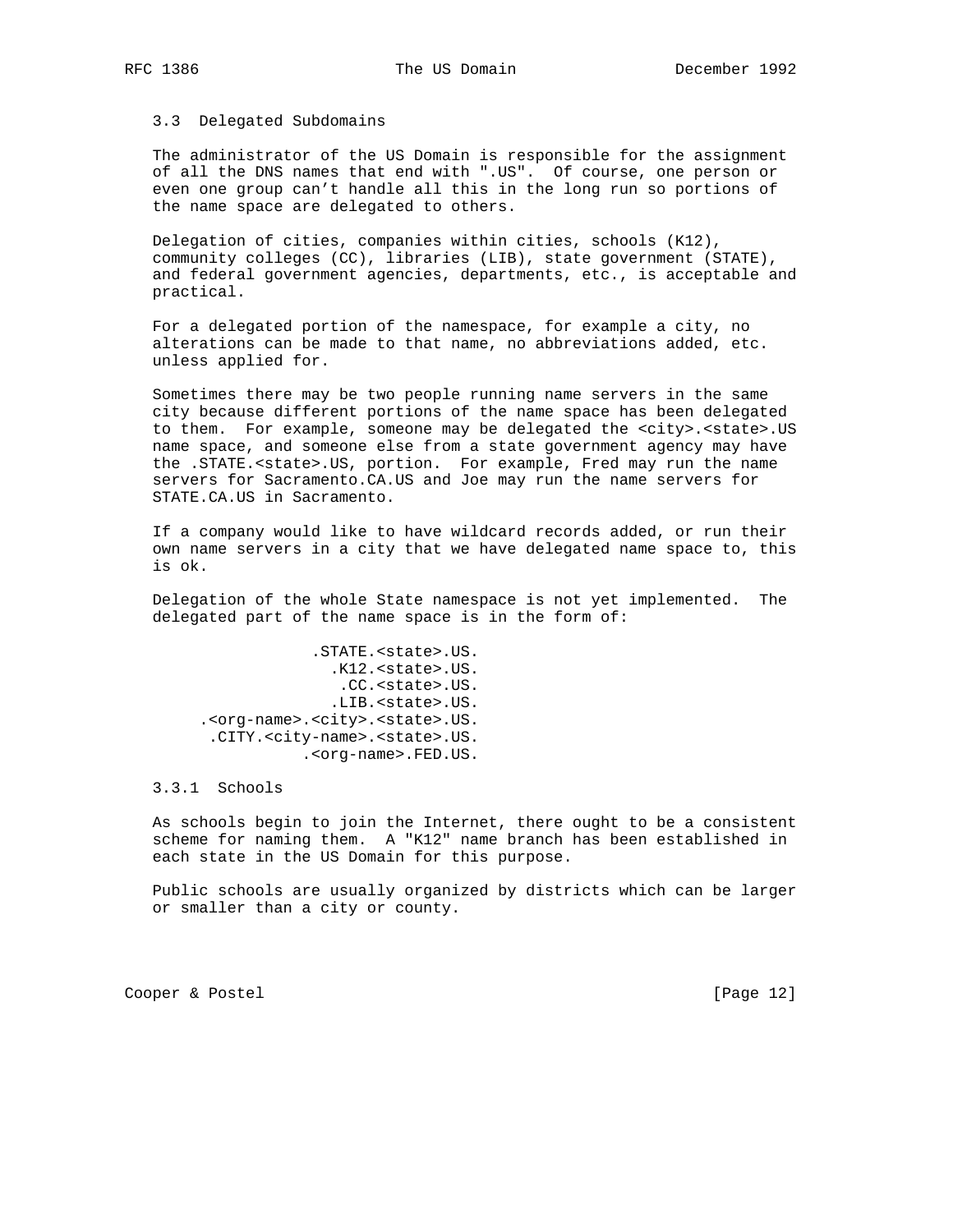It makes sense to name schools within districts. However districts often have the same name as a city or county so there has to be a way to distinguish a public school district name from some other type of locality name. The keyword "K12" is used for this.

 In some districts, the same school name is used at different levels, for example, Washington Elementary School and Washington High School. We suggest that when necessary the keywords "Elementary", "Middle", and "High" be used to distinguish these schools. These keywords would only be used when they are needed, if the school's name is unique without such keywords don't use them.

Typical K12 school names currently used are like:

 IVY.PRS.K12.NJ.US DMHS.JCPS.K12.KY.US OHS.EUNION.K12.CA.US BOHS.BREA.K12.CA.US

 These names could be long. Given the large number of schools, organizing by school district and state seems appropriate. When there are many things to name some of the names must be long.

 In some cases there may be appropriate abbreviations that can be used. For example Hamilton High School in Los Angeles could be:

Hami.Hi.LA.K12.CA.US

 Some School Examples: ---------------------

| Hamilton.High.LA-Unified.K12.CA.US      |  | $\leq$ = a public school |
|-----------------------------------------|--|--------------------------|
| Sherman-Oaks.Elem.LA-Unified.K12.CA.US  |  | $\leq$ = a public school |
| John-Muir.Middle.Santa-Monica.K12.CA.US |  | $\leq$ = a public school |
| Crossroads-School.Santa-Monica.CA.US    |  | <== a private school     |
| SMCC.CC.CA.US                           |  | <== a community college  |
| Northridge.CSU.STATE.CA.US              |  | <== a state university   |
|                                         |  |                          |

 If a school has a bunch of PCs, then each PC should have a name. Suppose they are named "alpha", "beta", ... then if they belong to a school named "Lincoln.High.Lakewood.K12.CA.US" their names would be:

> alpha.Lincoln.High.Lakewood.K12.CA.US. beta.Lincoln.High.Lakewood.K12.CA.US ...

Cooper & Postel [Page 13]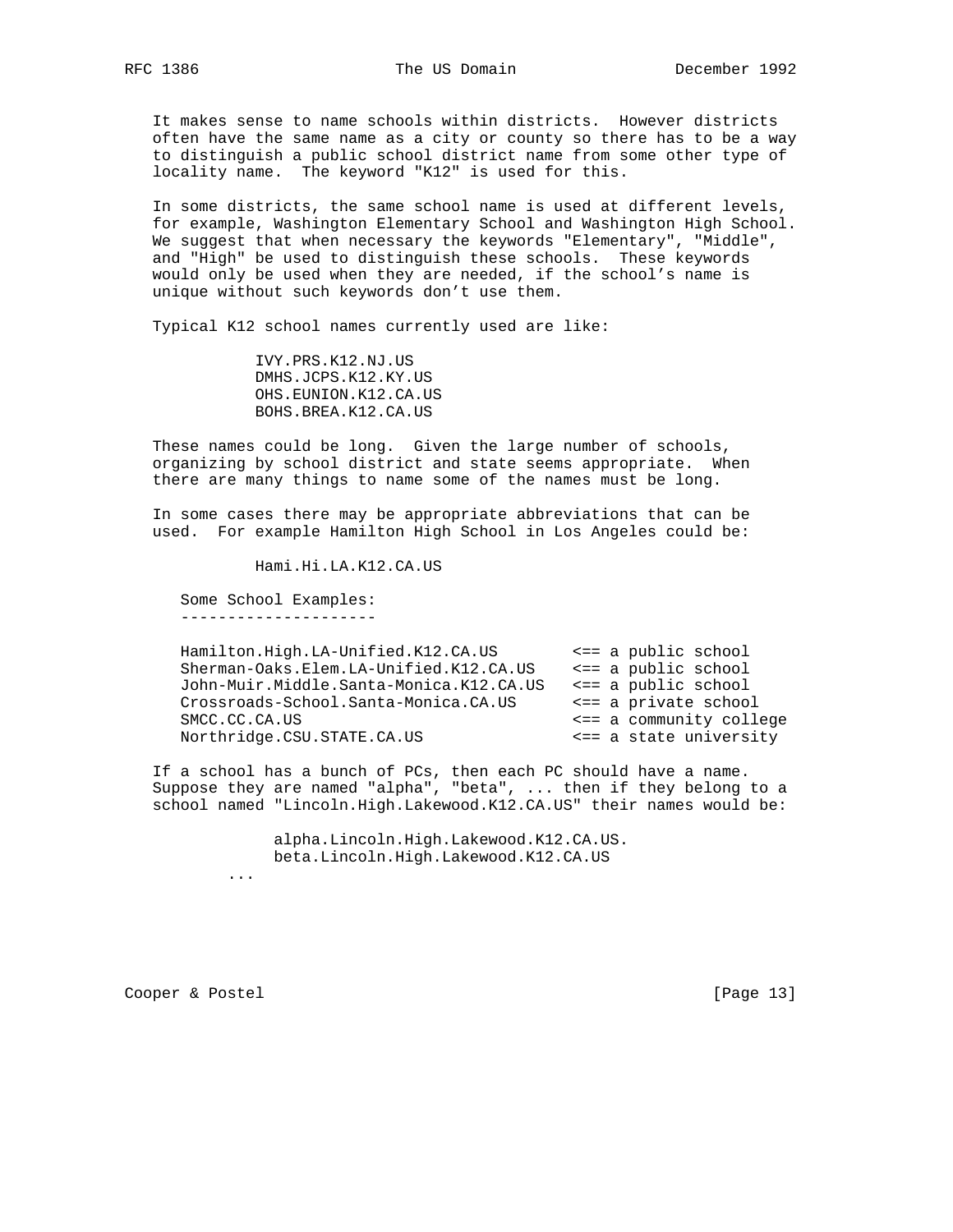3.2.2 State Agencies

 US Domain namespace has been delegated to the state goverment agencies. For example, in the State of Minnesota, the subdomain is STATE.MN.US

 This means that the person running the namservers for state.mn.us are responsible for naming agencies, of the state govermnent. For example:

 State Agencies: ---------------

| Senate.STATE.MN.US    | <== State Senate            |
|-----------------------|-----------------------------|
| MDH. STATE.MN.US      | <== Dept. of Health         |
| CALTRANS. STATE.CA.US | <== Dept. of Transportation |
| DMV.STATE.CA.US       | <== Dept. of Motor Vehicles |

3.3.3 Federal Agencies

 A federal namespace has been delegated to the federal government agencies. For example the subdomain for the Federal Reserve Bank of Minneapolis is MNPL.FRB.FED.US. Other examples are listed below.

 Federal Government Agencies: ---------------------------

 Senate.FED.US <==== US Senate DOD.FED.US <==== US Defense Dept. USPS.FED.US <==== US Postal Service VA.FED.US <==== US Veterans Administration IRS.FED.US <==== US Internal Revenue Service Yosemite.NPS.Interior.FED.US <==== A Federal agency

3.3.4 Delegation Requirements

 When a subdomain is delegated, the following requirements must be met:

- 1) There must be a knowledgeable and competent technical contact, familiar with the Internet Domain Name System. This requirement is easily satisified if the technical contact already runs some other nameservers.
- 2) Organizations requesting delegations must provide at least two independent (robust and reliable) DNS name servers in physically separate locations on the Internet.

Cooper & Postel [Page 14]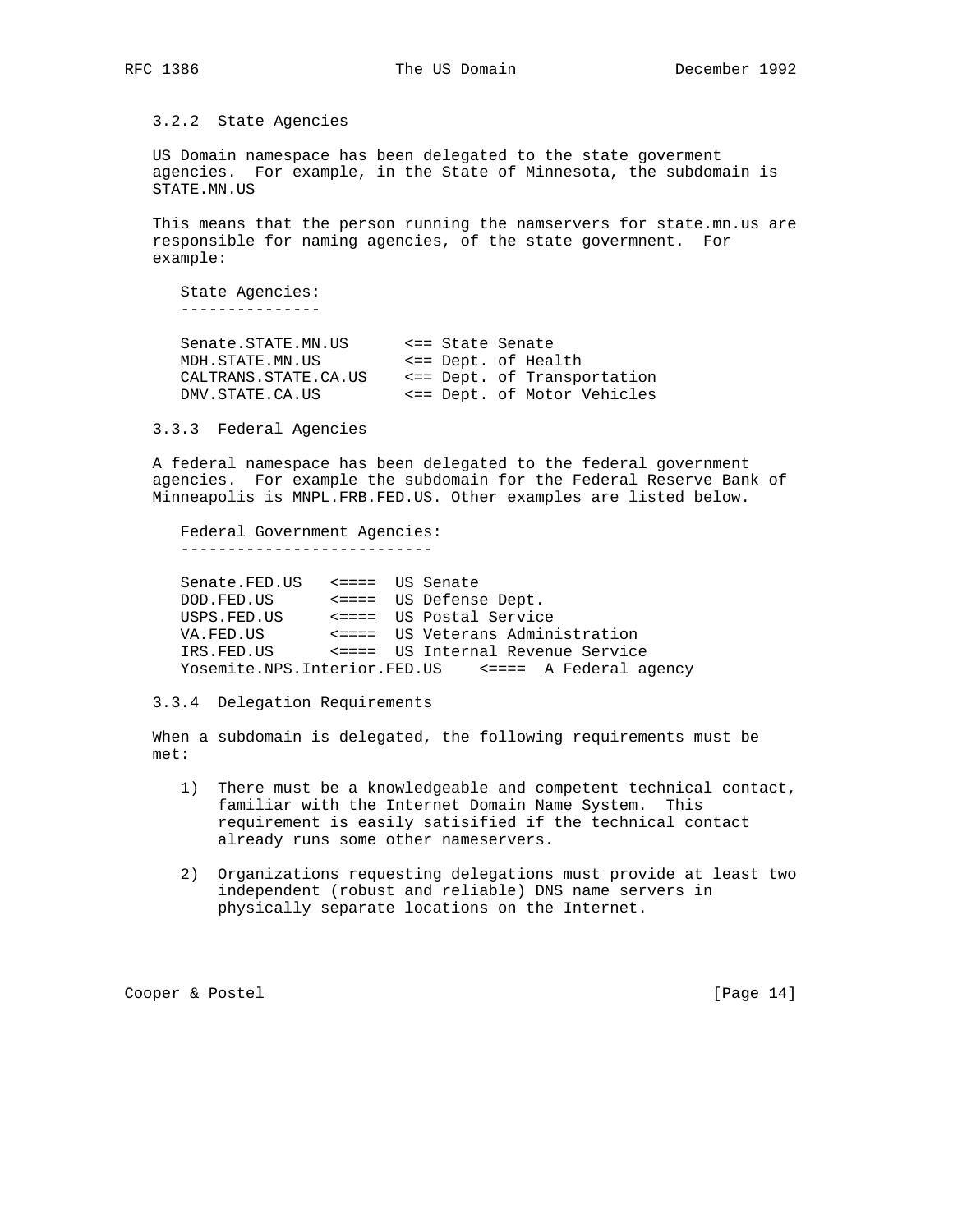- 3) The subdomain must accept all applicants on an equal basis.
- 4) The subdomain must provide timely processing of requests. To do this it is helpful to have several individuals knowledgeable about the procedures so that the operations are not delayed due to one persons unavailability (for example by being on vacation).

#### 3.3.5 Delegation Procedures

 The procedure that is followed when a subdomain is delegated includes the following steps:

- 1) Evaluate the technical contact's experience with DNS. Make sure there is a need for the proposed delegation. Make sure the technical contact has the information about the US Domain and the suggested naming structure.
- 2) Note: In the past there was the concept of a "coordinator" for a group or a club or "Domain Park". They would arrange to coordinate the registration of all the computers used by members of the club and forward all the information for the group to the US Domain Administrator. Most coordinators have moved into the position of administrator of that now delegated subdomain.
- 3) Add the new technical contact to the "us-dom-adm" mailing list for distributing updates to the US Domain policies and procedures, or other pertinent information.
- 4) Delete any hosts from our zone file that belongs in the newly delegated subdomain and make sure they now have the hosts in their zone file.

Cooper & Postel [Page 15]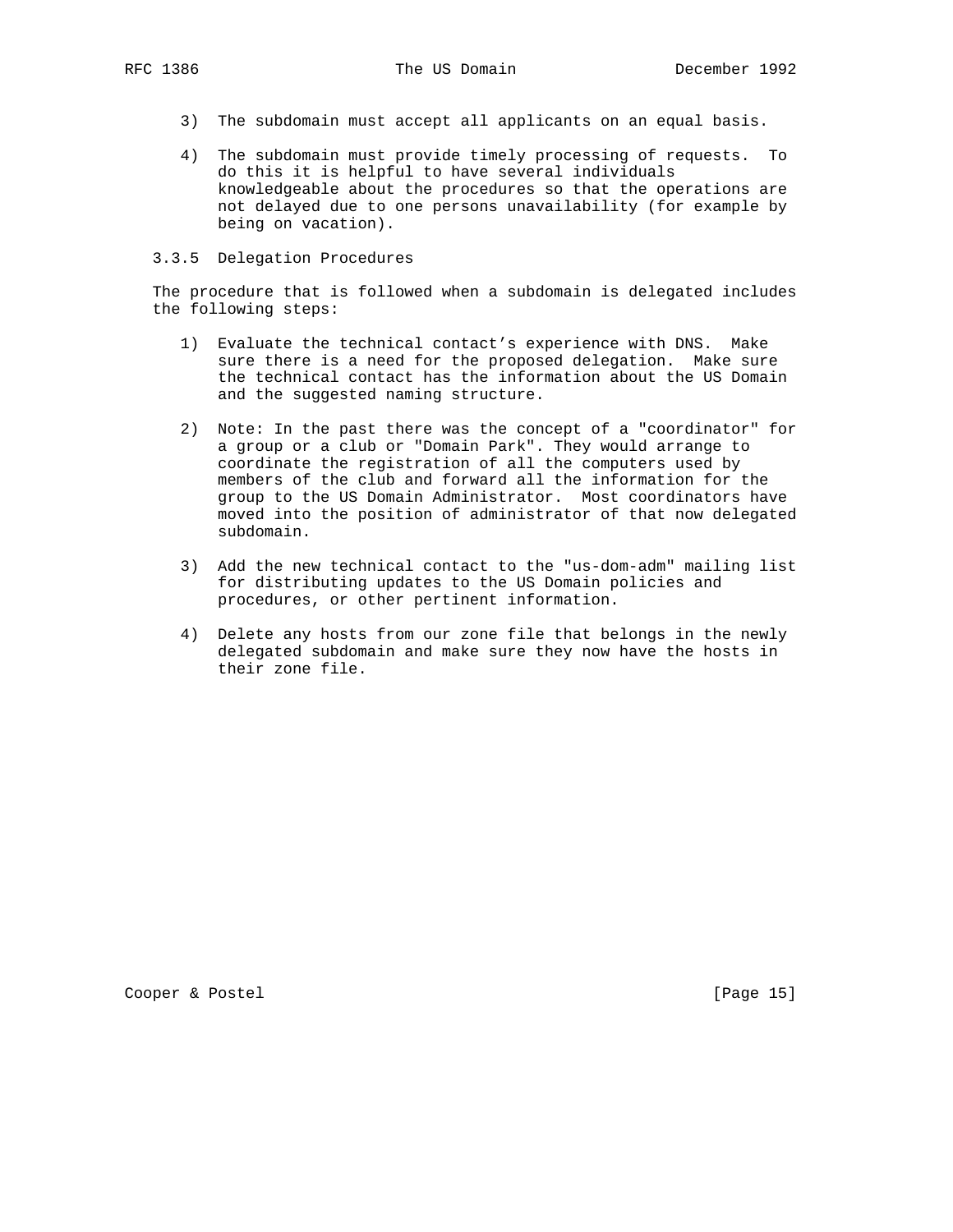5) Send them a copy of the zone file so their initial zone file is identical to ours. For example:

| mil.wi.us. 86400                                                                                                                                                                                                                               |                | 920904<br>28800 ;refresh<br>14400 retry<br>3600000 <i>i</i> expire<br>86400)                    | serial;<br><i>i</i> minim                                                              | SOA spool.mu.edu. manager.spool.mu.edu. (                                                                                                                                                          |  |
|------------------------------------------------------------------------------------------------------------------------------------------------------------------------------------------------------------------------------------------------|----------------|-------------------------------------------------------------------------------------------------|----------------------------------------------------------------------------------------|----------------------------------------------------------------------------------------------------------------------------------------------------------------------------------------------------|--|
| mil.wi.us.<br>spool.mu.edu. 50400<br>mil.wi.us.                                                                                                                                                                                                | 86400<br>86400 | NS<br>A<br>NS                                                                                   | spool.mu.edu.<br>134.48.1.31                                                           | sophie.mscs.mu.edu.                                                                                                                                                                                |  |
| sophie.mscs.mu.edu.<br>solaria.mil.wi.us.<br>solaria.mil.wi.us.<br>nthomas.mil.wi.us.<br>nthomas.mil.wi.us.<br>rwmke.mil.wi.us.<br>rwmke.mil.wi.us.<br>milestn.mil.wi.us.<br>milestn.mil.wi.us.<br>dawley.mil.wi.us.<br>dawley.mil.wi.us.<br>. |                | 50400<br>86400<br>86400<br>86400<br>86400<br>86400<br>86400<br>86400<br>86400<br>86400<br>86400 | $\mathbb A$<br>HINFO<br>МX<br>HINFO<br>МX<br>HINFO<br>МX<br>HINFO<br>MX<br>HINFO<br>МX | 134.48.4.6<br>Sun $3/60$ SunOs<br>10 spool.mu.edu.<br>386 Clone DOS<br>10 spool.mu.edu.<br>UNIX PC UNIX<br>10 spool.mu.edu.<br>PC AT ENIX<br>10 spool.mu.edu.<br>386 Clone DOS<br>10 spool.mu.edu. |  |
|                                                                                                                                                                                                                                                |                |                                                                                                 |                                                                                        |                                                                                                                                                                                                    |  |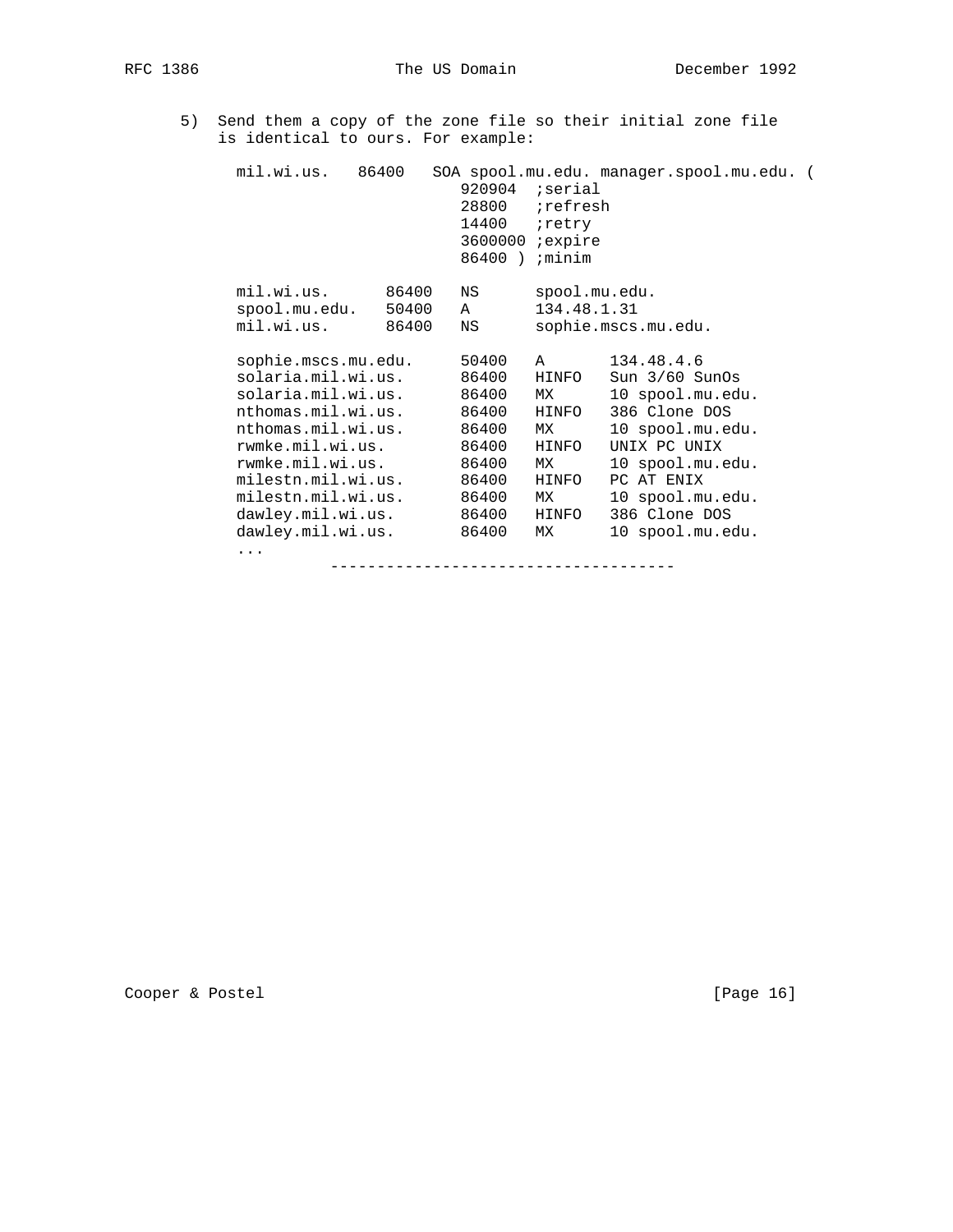6) The US Domain zone file must have the following records, showing the name, address, e-mail, and phone number of the technical contact for the delegated subdomain and the name of the delegated name space and the names of the nameservers.

 ;;;;;;;;;;;;;;;;;;;;;;;;;;;;;;;;;;;;;;;;;;;;;;;;;;;;;;;;;;;  $\mathcal{L}^{\text{max}}$  ;Delegated zone: .mil.wi.us ;Contact: Steven Goodman ; manager@spool.mu.edu ; Marquette University ; (414) 288-6734 mil.wi.us. 604800 NS SPOOL.MU.EDU. 604800 NS SOPHIE.MSCS.MU.EDU. ; A glue record is not needed this time. Glue records are ; needed when the name of the server is a subdomain of the

; delegated domain.

;;;;;;;;;;;;;;;;;;;;;;;;;;;;;;;;;;;;;;;;;;;;;;;;;;;;;;;;;;;

- 7) Check to see that delegated subdomain name servers are up and running, and make sure the delegated hosts are installed in their zone file. Now delete any hosts from the US Domain zone file that belongs in the newly delegated subdomain.
- 8) Inform the technical contact of the newly delegated subdomain that wildcard records are allowed in the zone file under the organizational subdomain but no wildcard records are allowed under the "city" or "state" domain.

Cooper & Postel [Page 17]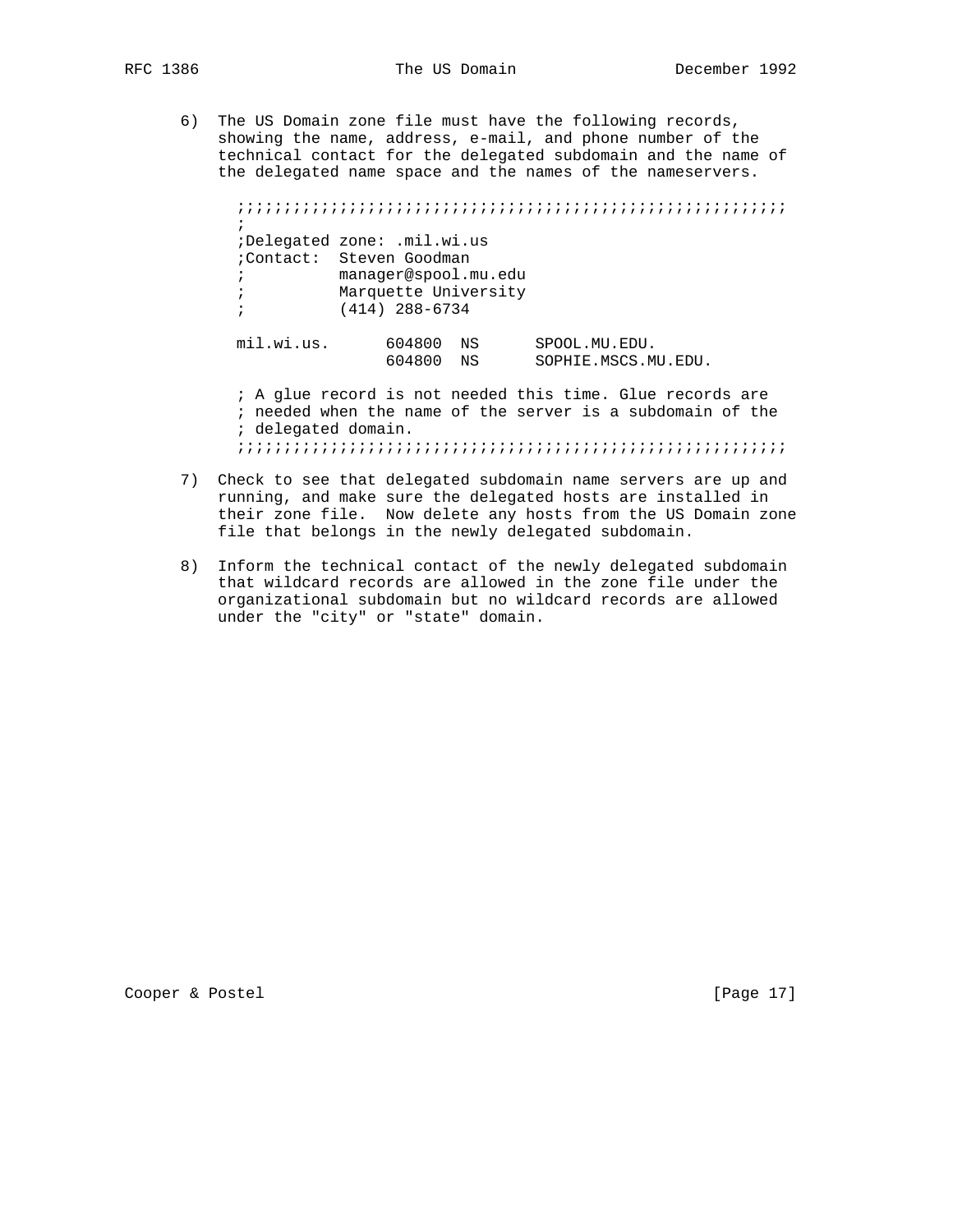## 3.3.6 Subdomain Contacts

 Approximately 680 individual hosts are registered, but we have delegated the following portions of the namespace. We do not know how many hosts are registered under each of these subsdomains.

| DELEGATED ZONE                                                                                                                                                                                                                                                                                                                          | CONTACT                                                                                                                                                                                                                                                                                                                                                                                                                                                                  |
|-----------------------------------------------------------------------------------------------------------------------------------------------------------------------------------------------------------------------------------------------------------------------------------------------------------------------------------------|--------------------------------------------------------------------------------------------------------------------------------------------------------------------------------------------------------------------------------------------------------------------------------------------------------------------------------------------------------------------------------------------------------------------------------------------------------------------------|
| =============                                                                                                                                                                                                                                                                                                                           | =======                                                                                                                                                                                                                                                                                                                                                                                                                                                                  |
| TUCSON.AZ.US<br>SF.CA.US<br>PREMENOS.SF.CA.US<br>SCVL.CA.US<br>SANTA-CRUZ.CA.US<br>APTOS.CA.US<br>CAMPBELL.CA.US<br>CAPITOLA.CA.US<br>FELTON.CA.US                                                                                                                                                                                      | leonard@arizona.edu<br>sf-hostmaster@apple.com<br>jenkins@premenos.sf.ca.us<br>sinster@scintilla.capitola.ca.us<br>sinster@scintilla.capitola.ca.us<br>sinster@scintilla.capitola.ca.us<br>sinster@scintilla.capitola.ca.us<br>sinster@scintilla.capitola.ca.us<br>sinster@scintilla.capitola.ca.us                                                                                                                                                                      |
| ZAYANTE.CA.US                                                                                                                                                                                                                                                                                                                           | sinster@scintilla.capitola.ca.us                                                                                                                                                                                                                                                                                                                                                                                                                                         |
| BOULDER-CREEK.CA.US<br>DARWIN.PTVY.CA.US<br>LOGAN-HS.UNIONCITY.CA.US<br>BOULDER.CO.US<br>COLOSPGS.CO.US<br>DENVER.CO.US<br>DVR.CO.US<br>CHI.IL.US<br>EUGENE.OR.US<br>SPRINGFIELD.OR.US<br>MULTNOMAH.LIB.OR.US<br>PGH.PA.US<br>SPK.WA.US<br>MIL.WI.US<br>ATL.GA.US<br>Mt-PARK.GA.US<br>CLARKSTON.GA.US<br>STATE.MN.US<br>MNPL.FRB.FED.US | sinster@scintilla.capitola.ca.us<br>brian@angband.stanford.edu<br>cjw@marmot.nersc.gov<br>trent@XOR.COM<br>trent@XOR.COM<br>trent@XOR.COM<br>trent@XOR.COM<br>matt@oddjob.uchicago.edu<br>meyer@oregon.uoregon.edu<br>meyer@oregon.uoregon.edu<br>brianw@polaris.admin.ogi.edu<br>ecd@CERT.ORG<br>root@dogear.spk.wa.us<br>manager@spool.mu.edu<br>charvey@gatech.gatech.edu<br>charvey@gatech.gatech.edu<br>charvey@gatech.gatech.edu<br>dfazio@mr.net<br>dfazio@mr.net |
| K12.CA.US<br>CC.CA.US<br>K12.MI.US<br>K12.TX.US<br>K12.NJ.US<br>K12.MS.US<br>dmhs.jcps.K12.KY.US<br>TIES.K12.MN.US                                                                                                                                                                                                                      | mdm@NIC.CSU.NET<br>mdm@NIC.CSU.NET<br>sandra.s.waite@um.cc.umich.edu<br>bmanning@is.rice.edu<br>becker@nisc.jvnc.net<br>fwp@msstate.edu<br>lentner@sura.net<br>dfazio@mr.net                                                                                                                                                                                                                                                                                             |

Cooper & Postel [Page 18]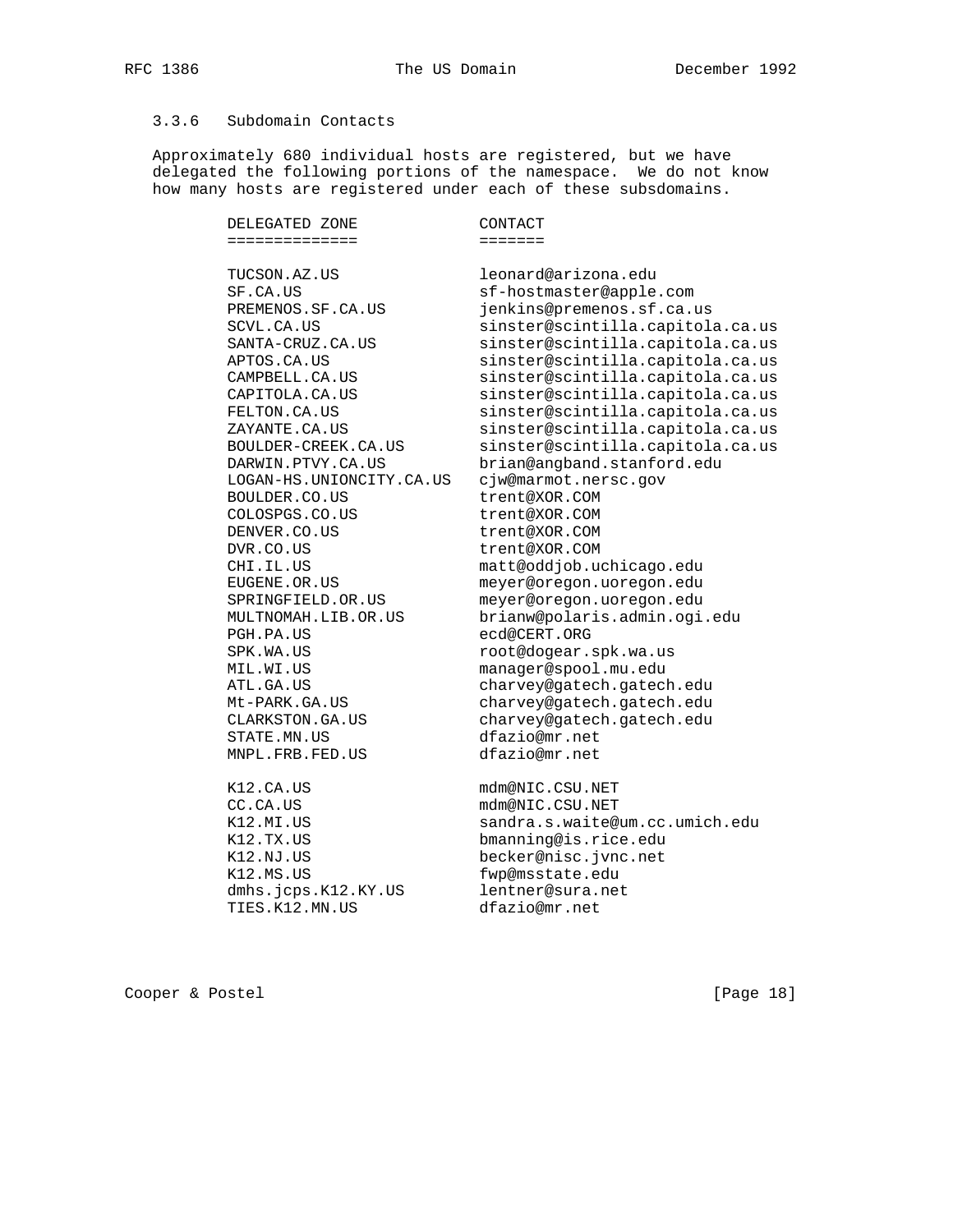The following MD.US counties have been delegated to (butler@brl.mil).

| AL.MD.US.  | Allegany        |
|------------|-----------------|
| AA.MD.US.  | Anne Arundel    |
| BA.MD.US.  | Baltimore       |
| CAL.MD.US. | Calvert         |
| CAR.MD.US. | Caroline        |
| CE.MD.US.  | Cecil           |
| CH.MD.US.  | Charles         |
| DO.MD.US.  | Dorchester      |
| FR.MD.US.  | Frederick       |
| GA.MD.US.  | Garrett         |
| HA.MD.US.  | Harford         |
| HO.MD.US.  | Howard          |
| KE.MD.US.  | Kent            |
| MO.MD.US.  | Montgomery      |
| PG.MD.US.  | Prince George"s |
| QA.MD.US.  | Queen Anne's    |
| SM.MD.US.  | St. Mary's      |
| SO.MD.US.  | Somerset        |
| TA.MD.US.  | Talbot          |
| WA.MD.US.  | Washington      |
| WI.MD.US.  | Wicomico        |
| WO.MD.US.  | Worcester       |

### 4. DATABASE INFORMATION

4.1. Name Servers

 Name servers are the repositories of information that make up the domain database. The database is divided up into sections called zones, which are distributed among the name servers. While name servers can have several optional functions and sources of data, the essential task of a name server is to answer queries using data in its zones. The response to a query can always be generated using only local data, and either contains the answer to the question or a referral to other name servers "closer" to the desired information.

 A given zone will be available from several name servers to insure its availability in spite of host or communication link failure. Every zone is required to be available on at least two servers, and many zones have more redundancy than that.

Cooper & Postel [Page 19]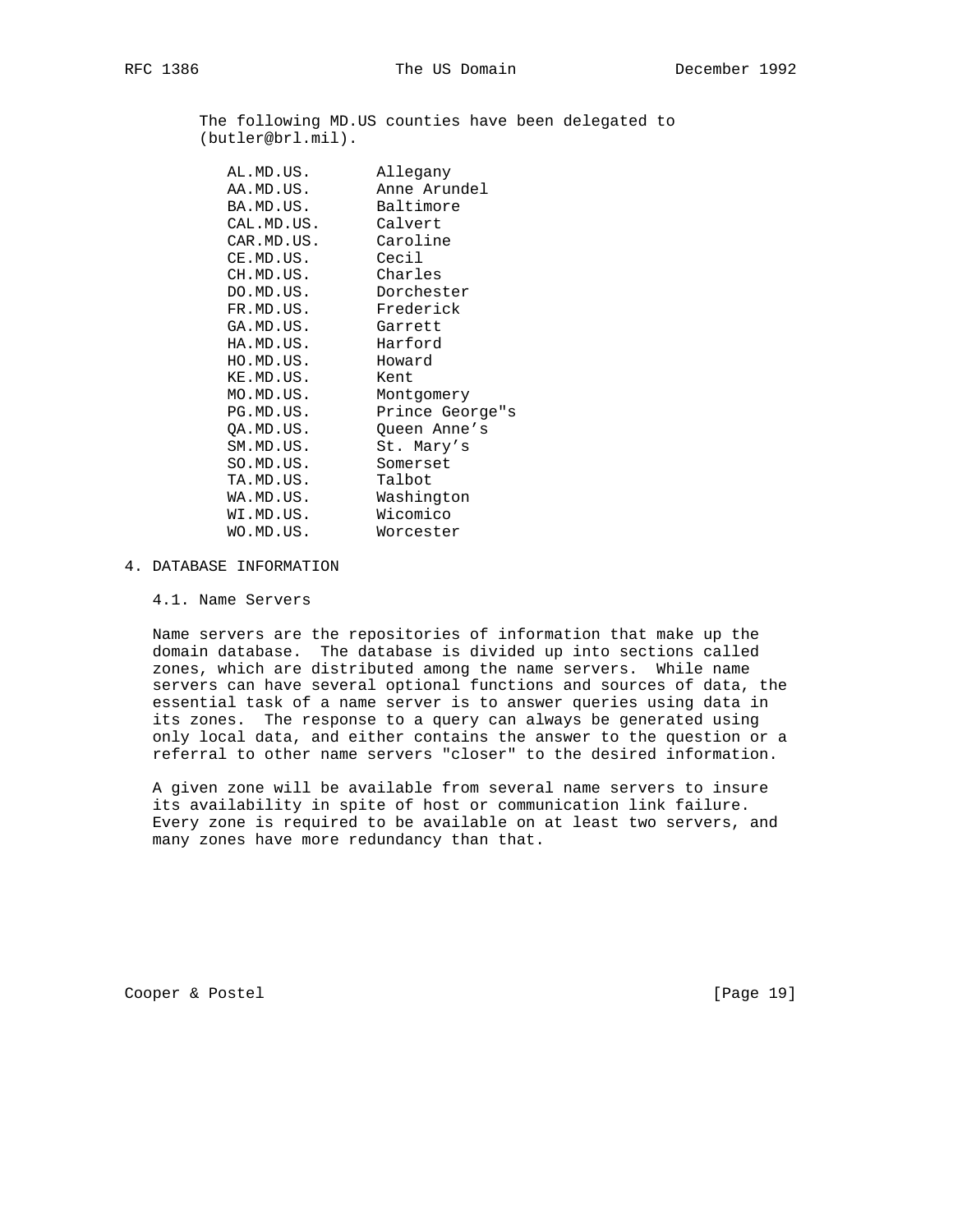The US Domain is currently supported by six name servers.

 venera.isi.edu ns.isi.edu ns.hercules.csl.sri.com nnsc.nsf.net ns.uu.net adm.brl.mil

4.2 Zone Files

 A "zone" is a registry of domains kept by a particular organization. A zone registry is "authoritative", that is, the master copy of the registry is kept by the zone organization, and this copy is, by definition, always up-to-date. Copies of this registry may be distributed to other places and kept in caches, but these caches are not authoritative, and may be out-of-date.

 Every zone has at least one node, and hence domain name, for which it is authoritative, and all of the nodes in a particular zone are connected. Given the tree structure, every zone has a highest node which is closer to the root than any other node in the zone. The name of this node is often used to identify the zone. The data that describes a zone has four major parts:

- 1) Authoritative data for all nodes within the zone.
- 2) Data that defines the top node of the zone (can be thought of as part of the authoritative data).
- 3) Data that describes delegated subzones, i.e., cuts around the bottom of the zone,
- 4) Data that allows access to name servers for subzones (sometimes called "glue" data).

 The zone administrator has to maintain the zones at all the namservers which are authoritative for the zone. When the changes are made they must be distributed to all of the name servers.

 Copies of the zone files are not available unless you are on the Internet. To look at the zone files use the "dig" program of the DNS domain name system.

dig @nshost host-your-checking axfr

Cooper & Postel [Page 20]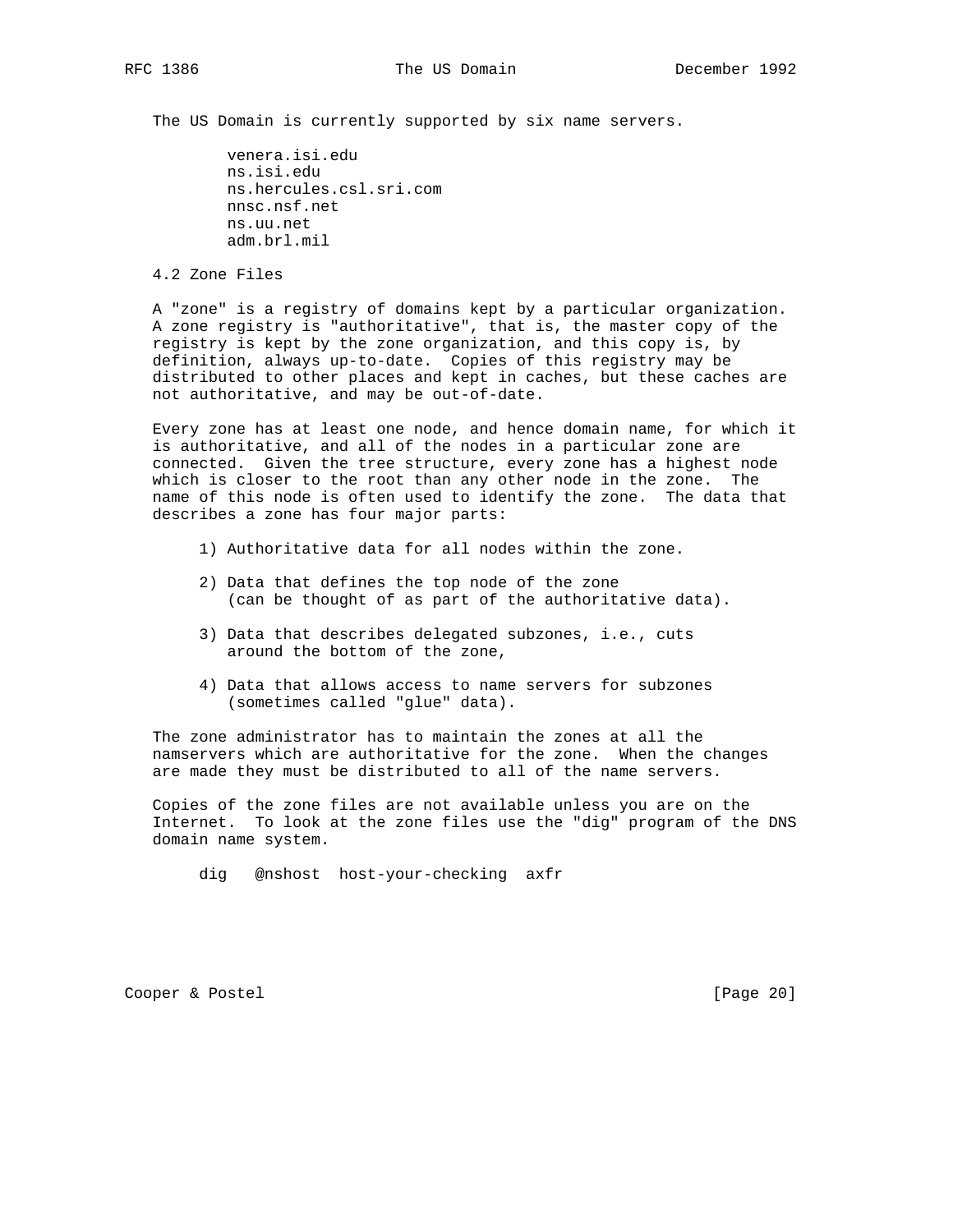4.3 Resource Records

 Records in the zone data files are called resource records (RRs). The standard Resource records (RR) are specified in STD 13, RFC 1034 and STD 13, RFC 1035 (3,4). An RR has a standard format as shown.

<name> [<ttl>] [<class>] <type> <data>

 The first field is always the name of the domain record. The second field is an optional time to live field. This specifies how long this data will be stored in the data base. The third field is the address class; the class field specifies the protocol group most often this is the Internet class "IN". The fourth field states the type of the resource record. The fields after that are dependent on the Type of RR. The fifth field is the data field which is defined differently for each type and class of data. Here is a list of the current commonly used types.

| SOA   | Start of Authority                |
|-------|-----------------------------------|
| ΝS    | Name Server                       |
| Α     | Internet Address                  |
| CNAME | Canonical Name (nickname pointer) |
| HINFO | Host Information                  |
| WKS   | Well Known Services               |
| МX    | Mail Exchanger                    |
| PTR   | Pointer                           |
|       |                                   |

What do the fields mean?

 foo.LA.CA.US. 604800 MX 10 Venera.ISI.EDU. (1)  $(2)$   $(3)$   $(4)$   $(5)$ 

- 1) domain name
- 2) time to live information
- 3) mail exchanger record
- 4) preference value to determine (if more than one forwarder) which mailer to use first, lower number higher preference
- 5) the Internet forwarding host.

Cooper & Postel [Page 21]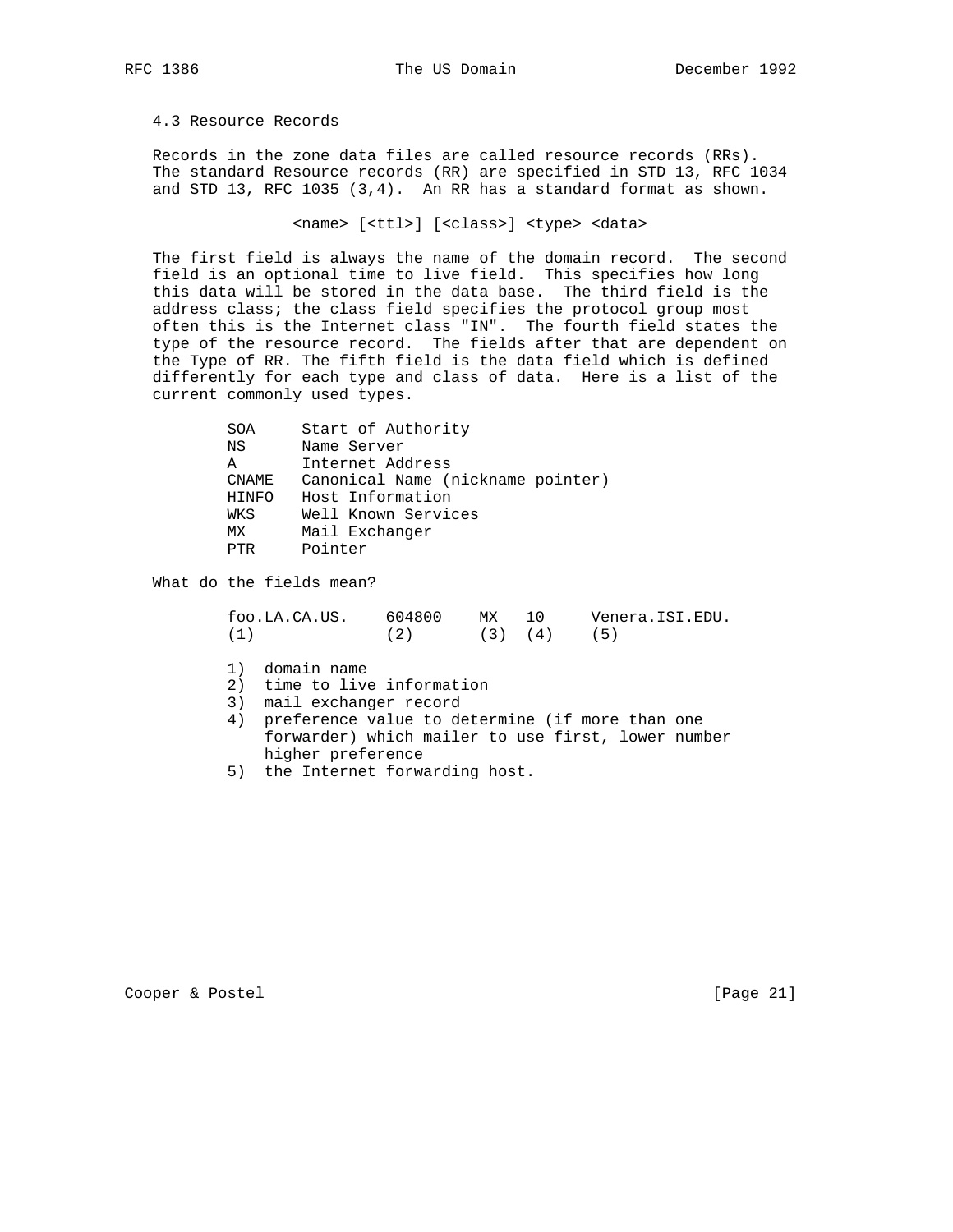4.3.1 A Records

 Internet (IP) Address. The data for an "A" record is an Internet address in a dotted decimal form. A sample "A" record might look like:

| venera.isi.edu. |     | 128.9.0.32 |
|-----------------|-----|------------|
| (name)          | (A) | (address)  |

 The name field is the machine name, and the address is the network address. There should be only one "A" record for each address of a host.

## 4.3.2 CNAME Records

 Canonical Name resource record, CNAME, specifies an alias for a canonical name. This is essentially a pointer to the official name for the requested name. All other RRs appear under this official name. A machine named FERNWOOD.MPK.CA.US may want to have the nickname ANTERIOR.MPK.CA.US. In that case, the following RR would be used:

| anterior.mpk.ca.us. | <b>CNAME</b> | fernwood.mpk.ca.us. |
|---------------------|--------------|---------------------|
| (alias nickname)    |              | (canonical name)    |

 Nicknames (the name associated with the RR is the nickname) may be added for awhile when a host changes its name, usually because it moves to another state. It helps to have this CNAME pointer so if any mail comes to the old address it will get forwarded to the new one. There cannot be any other RRs associated with a nickname of the same class.

#### 4.3.3 MX Records

 Mail Exchanger records, MX, are used to specify a machine that knows how to deliver mail to a machine that is not directly connected to the Internet. For example, venera.isi.edu is the mail gateway that knows how to deliver mail to foo.la.ca.us, but other machines on the network cannot deliver mail directly to foo.la.ca.us. These two machines may have a private connection or use a different transport medium (such as uucp). The preference value (10) is the order that a mailer should follow when there is more than one way to deliver mail to a single machine. The lower the number the higher the preference.

> foo.LA.CA.US. 604800 MX 10 Venera.ISI.EDU. foo.LA.CA.US. 604800 MX 20 relay1.uu.net.

Cooper & Postel [Page 22]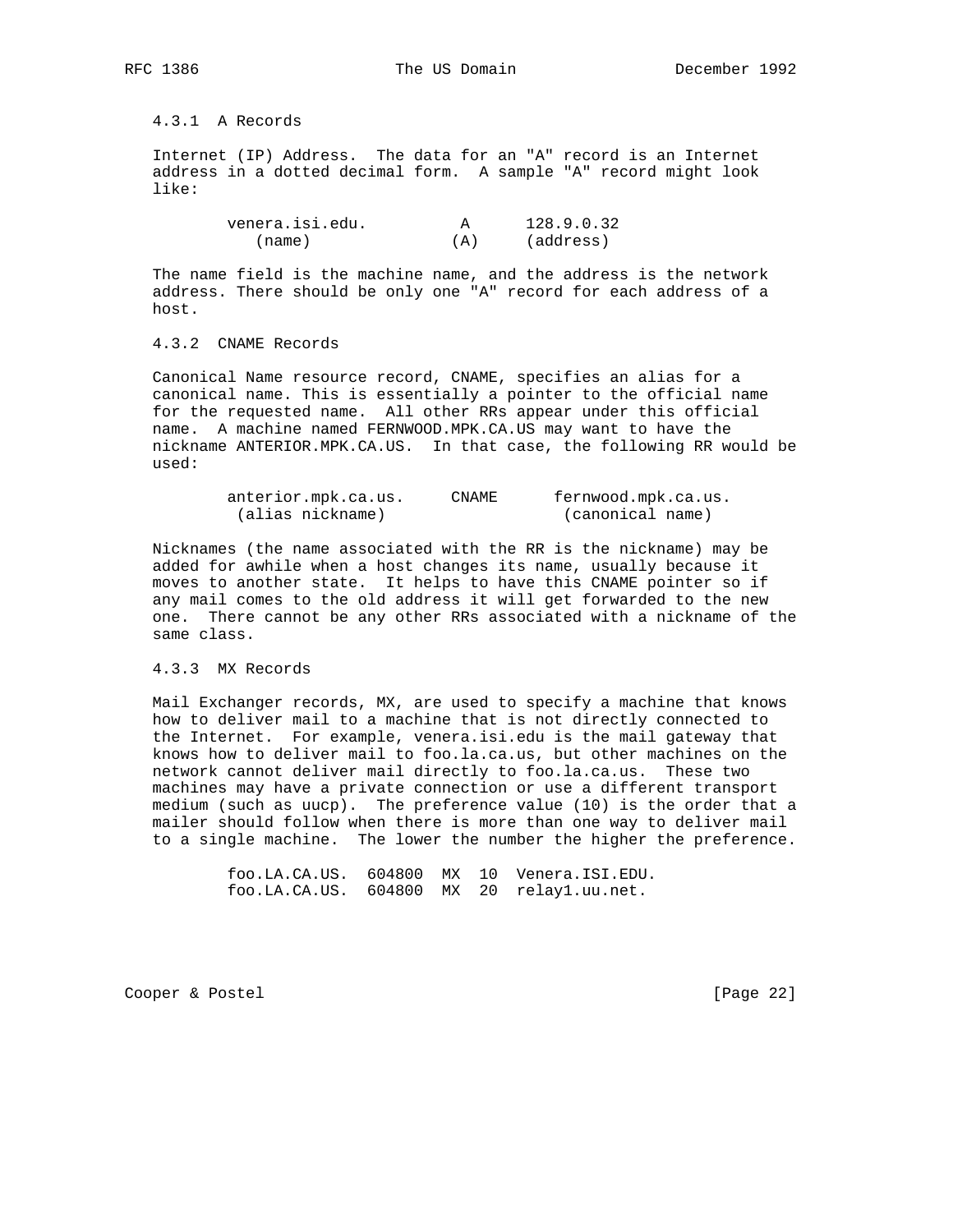## 4.3.4 HINFO Records

 Host information resource records, HINFO is for host specific data. This lists the hardware and operating system that are running at the listed host. It should be noted that a space separates the hardware information and the operating system information. If you want to include a space in the machine name you must quote the name. Host information is not specific to any class, so ANY may be used for the address class. There should be one HINFO record for each host.

| acb.la.ca.us. | HINFO | VAX-11/780 | UNIX               |
|---------------|-------|------------|--------------------|
|               |       | (Hardware) | (Operating System) |

 The official HINFO types can be found in the latest Assigned Numbers RFC, the most recent edition being RFC 1340. The hardware type is called the Machine Name, and the software type is called the System Name.

 The information users supply about this is often inconsistent or incomplete. Please follow the terms in the current "Assigned Numbers".

### 4.3.5 PTR Records

 A Domain Name Pointer record, PTR, allows special names to point to some other location in the domain data base. These are typically used in setting up reverse pointers for the special IN-ADDR.ARPA domain. PTR names should be unique to the zone.

| $0.0.9.128.in-addr.array$ | PTR | isi-net.isi.edu. |
|---------------------------|-----|------------------|
| (special name)            |     | (real name)      |

 A PTR record is to be added to the IN-ADDR.ARPA domain for every A record registered in the US Domain. These PTR records need to be added by the administrator of the network where the host is connected. The US Domain administration does not administer the network and cannot make these entries in the DNS database.

## 4.4 Wildcards

 The wildcard records are of the form "\*.<anydomain>", where <anydomain> is any domain name. The wildcards potentially apply to descendents of <anydomain>, but not to <anydomain> itself.

 For example, suppose a large company located in California with a large, non-IP/TCP, network wanted to create a mail gateway. If the company was called DWP.LA.CA.US, and the IP/TCP capable gateway machine (Internet forwarder) was called ELROY.JPL.NASA.GOV, the

Cooper & Postel [Page 23]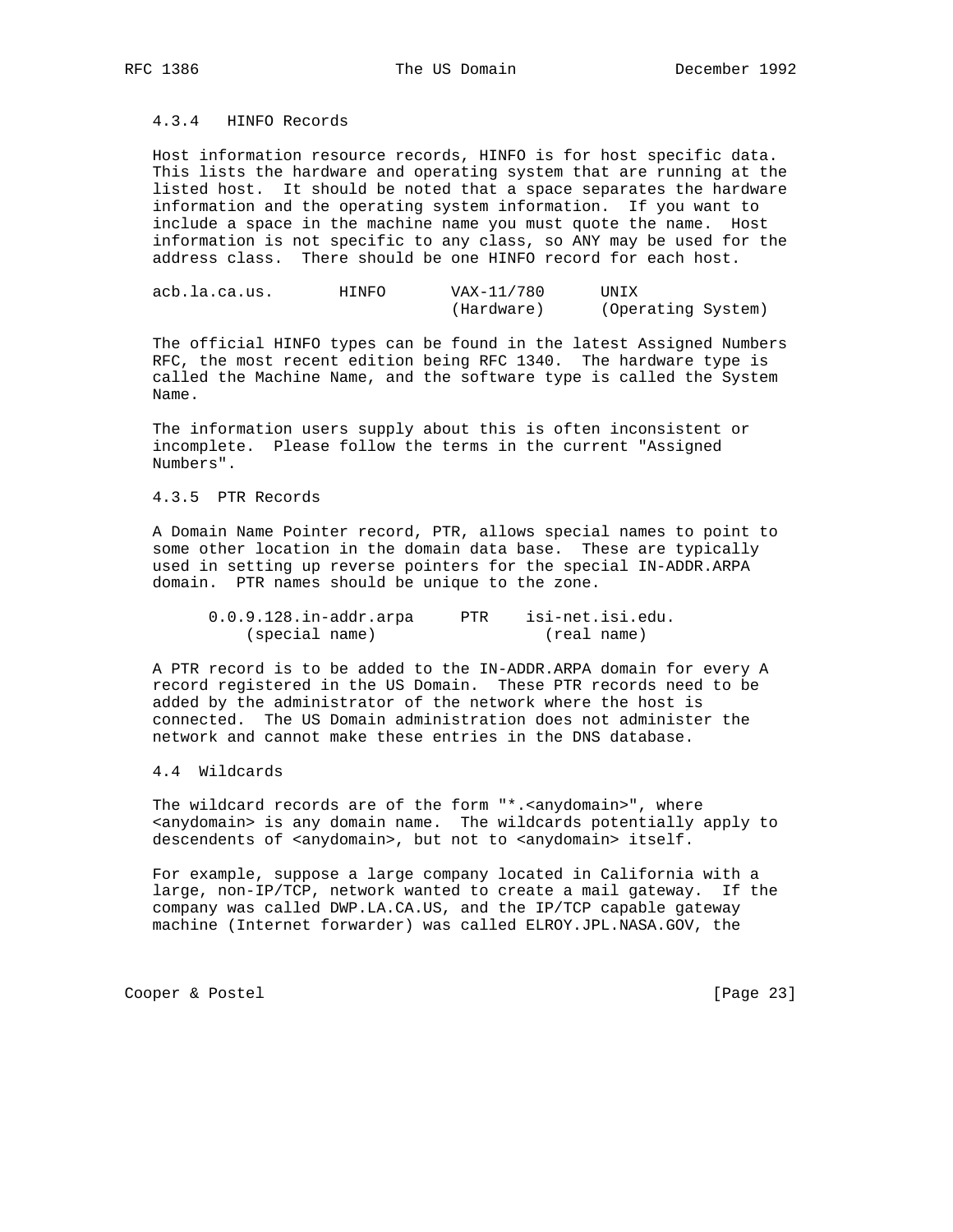following RRs might be entered into the .US zone.

| dwp.la.ca.us   | МX | ELROY.JPL.NASA.GOV |
|----------------|----|--------------------|
| *.dwp.la.ca.us | МX | ELROY.JPL.NASA.GOV |

 The wildcard record \*.DWP.LA.CA.US would cause an MX query for any domain name ending in DWP.LA.CA.US to return an MX RR pointing at ELROY.JPL.NASA.GOV. The entry without the "\*" is needed so the host dwp can be found.

 In the US Domain, wildcard records are allowed in our zone files under the organizational subdomain (and where noted otherwise) but no wildcard records are allowed under the "City" or "State" domain.

 The authors strongly believe that it is in everyone's interest and good for the Internet to have each host explicitly registered (that is, we believe that wildcards should not be used), we also realize that not everyone agrees with this belief. Thus, we will allow wildcard records in the US Domain under groups or organizations. For example, \*.DWP.LA.CA.US.

 The reason we feel single entries are the best is by the mere fact that if anyone wanted to find one of the hosts in the domain name system it would be there, and problems can be detected more easily. When using wildcards records all the hosts under a subdomain are hidden.

## 5. REFERENCES

- [1] Stahl, M., "Domain Administrators Guide", RFC 1032, SRI International, November 1987.
- [2] Lottor, M., "Domain Administrators Operations Guide" RFC 1033, SRI International, November 1987.
- [3] Mockapetris, P., "Domain Names Concepts and Facilities", STD 13, RFC 1034, ISI, November 1987.
- [4] Mockapetris, P., "Domain Names Implementation and Specification", STD 13, RFC 1035, ISI, November 1987.
- [5] Dunlap, K., "Name Server Operations Guide for Bind, Release 4.3", UC Berkeley, SMM:11-3.
- [6] Partridge, C., "Mail Routing and the Domain Name System", STD 14, RFC 974, BBN, January 1986.

Cooper & Postel [Page 24]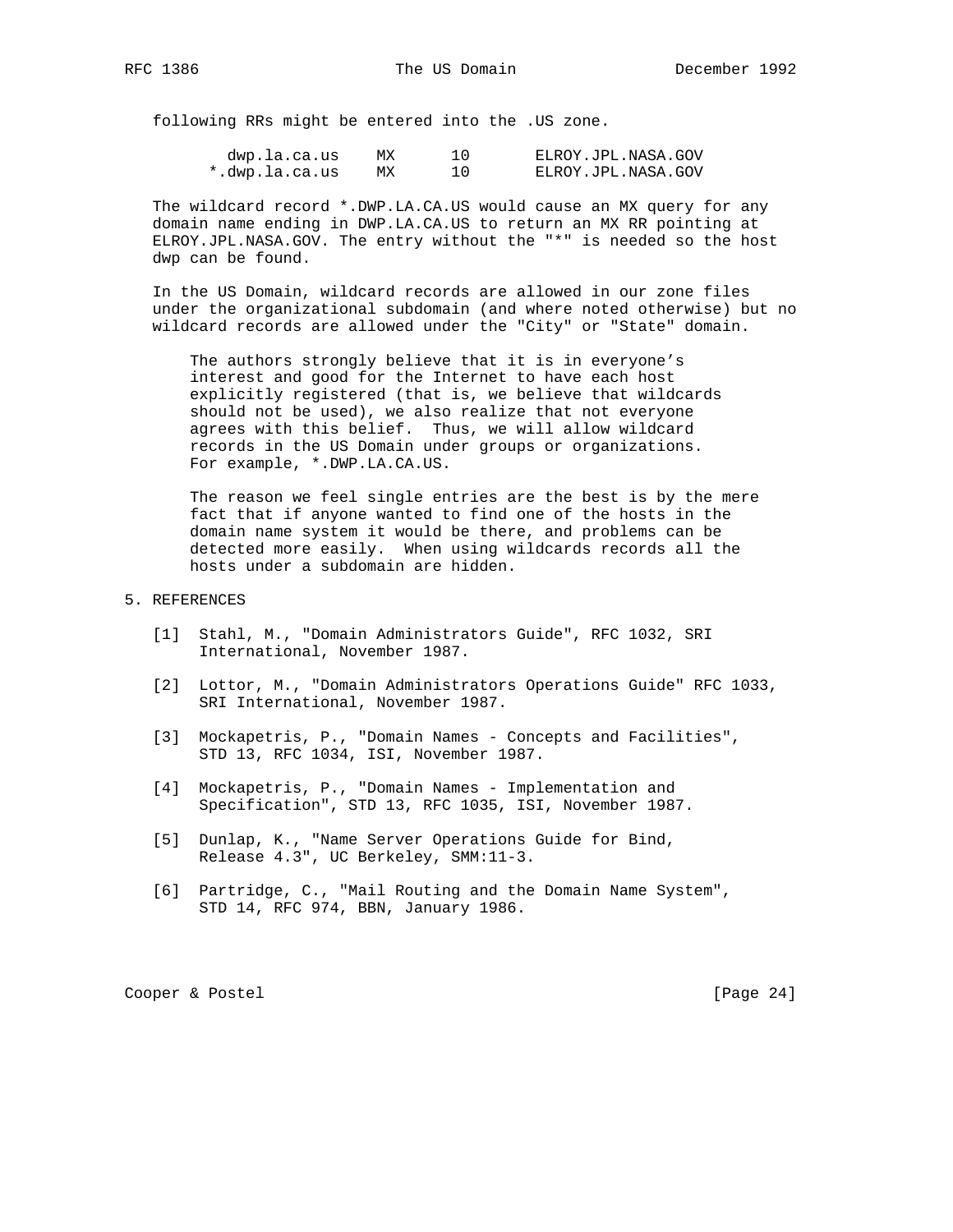## 6. SECURITY CONSIDERATIONS

Security issues are not discussed in this memo.

7. AUTHORS' ADDRESSES

 Ann Cooper USC/Information Sciences Institute 4676 Admiralty Way Marina del Rey, CA 90292

 Phone: 1-310-822-1511 Email: cooper@isi.edu

 Jon Postel USC/Information Sciences Institute 4676 Admiralty Way Marina del Rey, CA 90292

 Phone: 1-310-822-1511 Email: postel@isi.edu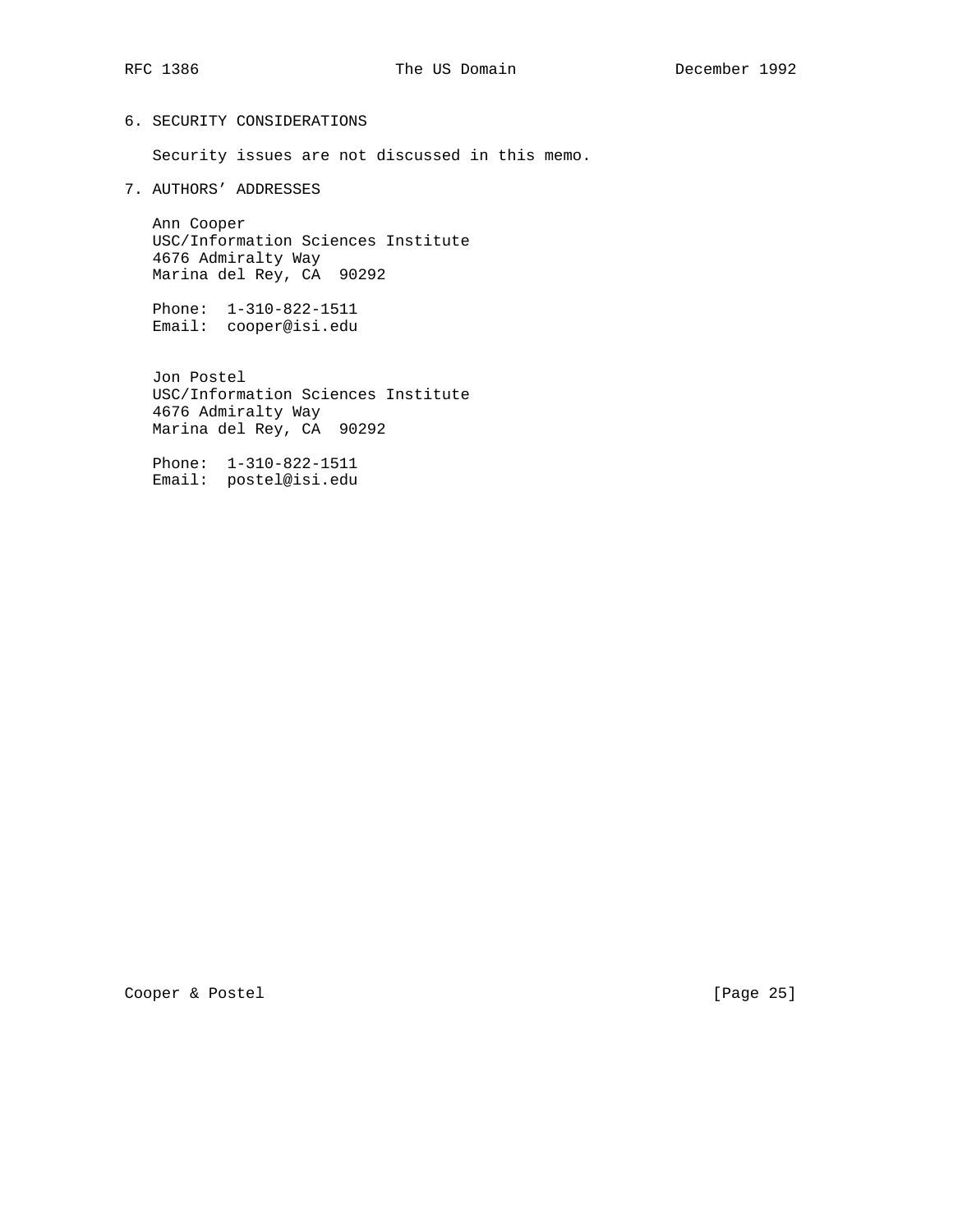APPENDIX-I: US DOMAIN NAMES BNF ================================

<us-domain-name> ::= <us-name><dot><us>

- <us-name> ::= <state-name><dot><state-code> | <fed-name><dot><fed>
- <state-code> ::= <the two-letter code of a state from the zip code directory>
- <state-name> ::= <local-name><dot><locality> | <state-agency-name><dot><state> | <regional-agency-name><dot><agency>
- <fed-name> ::= <the dotted hierarchical name of a US federal government agency>
- <locality> ::= <the full name of a city from the zip code directory> |  $\leq$  a short code name for a city> | <the full name of a county, township, or parish> | <other well known and commonly used locality name>
- <local-name> ::= <entity-name> | <city-name><dot><city> | <county-name><dot><county> | <local-agency-name><dot><agency>
- $\text{state-agency-name}$  ::= <the dotted hierarchical name of a state government agency>
- <regional-agency-name> ::= <the dotted hierarchical name of a special agency or district not an element of the state government and typically larger than a single city or county, for example, the Southern California Air Quality Management District>
- <entity-name> ::= <the dotted hierarchical name of an entity within a city, for example: a company, business, private school, club, organization, or individual>
- <city-name> ::= <the dotted hierarchical name of a city government agency>

Cooper & Postel [Page 26]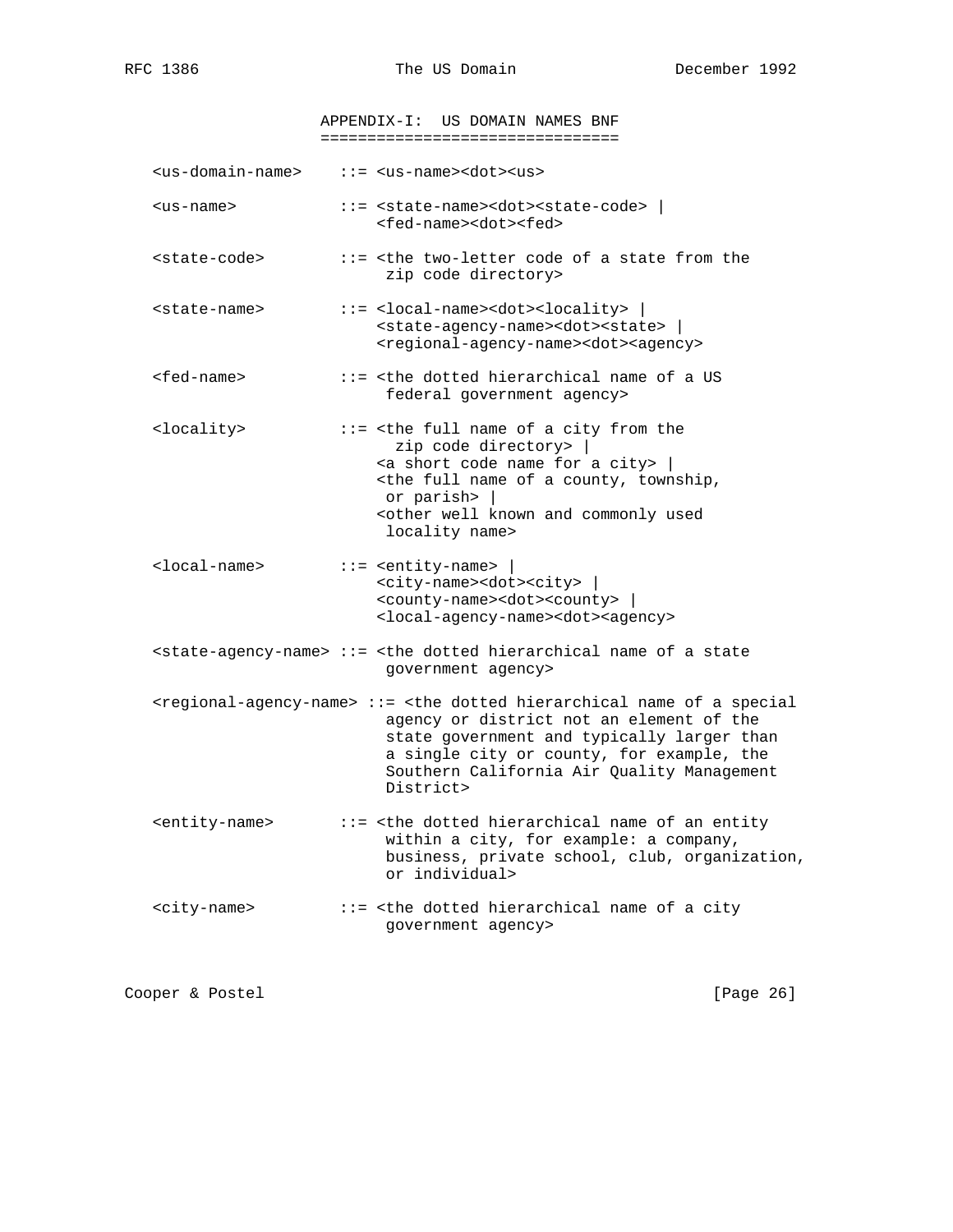<county-name> ::= <the dotted hierarchical name of a county, township, or parish government agency>

 <local-agency-name> ::= <the dotted hierarchical name of a special agency or district not an element of a city or county government and typically equal or smaller than a single city or county, for example, the Bunker Hill Improvement District>

<city> ::= "CITY"

<county> ::= "COUNTY" | "TOWNSHIP" | "PARISH"

<dot> ::= "."

 $<$ fed>  $::=$  "FED"

<agency> ::= "AGENCY" | "DISTRICT" | "K12" | "CC" | "LIB"

<state> ::= "STATE" | "COMMONWEALTH"

 $<$ us> ::= "US"

 Note: "K12" may be used for public school districts, only. and "CC" may be used only for public community colleges, and "LIB" can only be used by libraries.

Cooper & Postel [Page 27]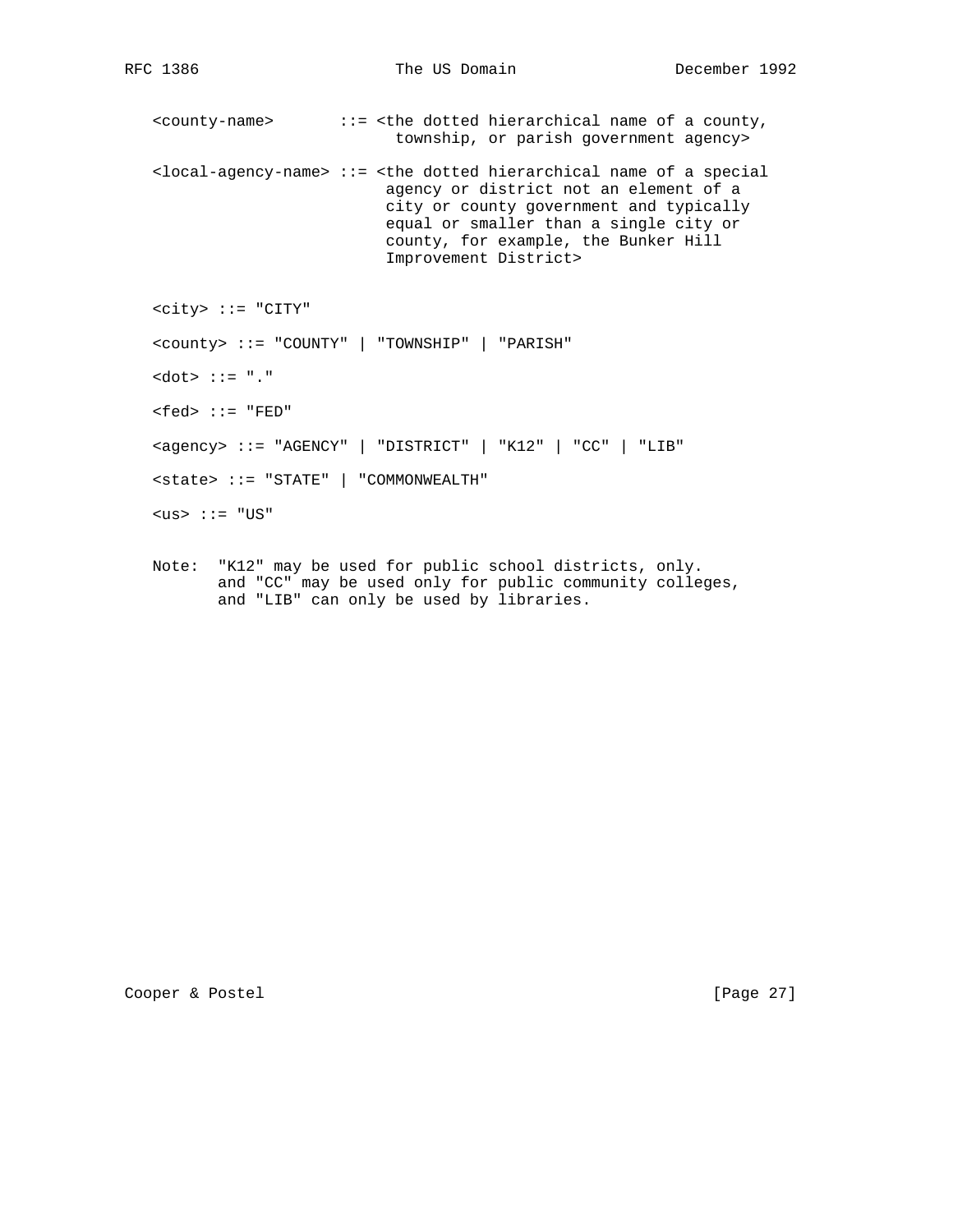APPENDIX-II: US DOMAIN QUESTIONNAIRE FOR HOST ENTRY

To register a host in the US domain, the following information must be sent to the US Domain Registrar (Us-Domain@ISI.EDU). Questions may be sent by electronic mail to the above address, or by phone to Ann Cooper (310-822-1511).

(1) The name of the top-level domain to join.

For example: US

(2) The name of the administrative head of the organization, including title, mailing address, phone number, organization, and network mailbox. This is the contact point for administrative and policy questions about the domain. In the case of a research project, this should be the principal investigator.

For example:

Administrator

|              | Organization The NetWorthy Corporation |
|--------------|----------------------------------------|
| Name         | Penelope Q. Sassafrass                 |
| Title        | President                              |
| Mail Address | The NetWorthy Corporation              |
|              | 4676 Andrews Way, Suite 100            |
|              | Santa Clara, CA 94302-1212             |
|              | Phone Number (415) 123-4567            |
| Net Mailbox  | Sassafrass@ECHO.TNC.COM                |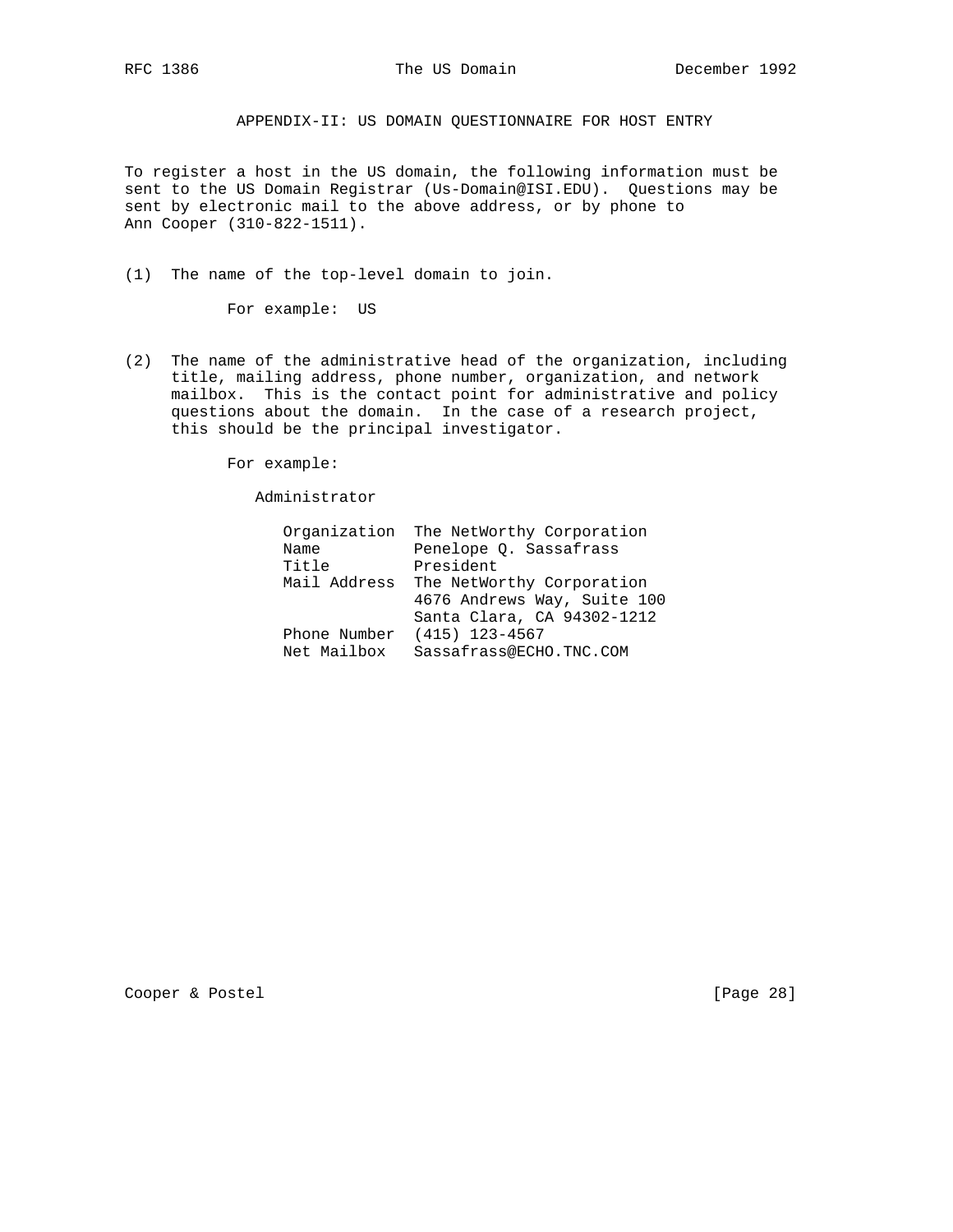- 
- (3) The name of the technical contact for the entry, including title, mailing address, phone number, organization, and network mailbox. This is the contact point for problems concerning the domain or zone, as well as for updating information about the domain or zone.

For example:

Technical Contact

 Organization The NetWorthy Corporation Name Ansel A. Aardvark Title Executive Director Mail Address The NetWorthy Corporation 4676 Andrews Way, Suite 100 Santa Clara, CA. 94302-1212 Phone Number (415) 123-6789 Net Mailbox Aardvark@ECHO.TNC.COM

(4) The name of the host. This is the name that will be used in tables and lists associating the domain with the domain server addresses. [While, from a technical standpoint, domain names can be quite long (programmers beware), shorter names are easier for people to cope with.]

For example: NetWorthy.Santa-Clara.CA.US

- Or: Alpha.NetWorthy.Santa-Clara.CA.US Beta.NetWorthy.Santa-Clara.CA.US
- (5) If this machine is not directly on the internet, how does it communicate with the Internet. Through UUCP, CREN, etc? Which forwarding host?

 For example: The host "Networthy.Santa-Clara.CA.US" uses UUCP to connect to "RELAY.ISI.EDU" which is an Internet host.

 The administrator of RELAY.ISI.EDU must agree to be the forwarding host for Networthy.Santa-Clara.CA.US, and the forwarding host must know a delivery method and route to it. No double MXing.

Cooper & Postel [Page 29]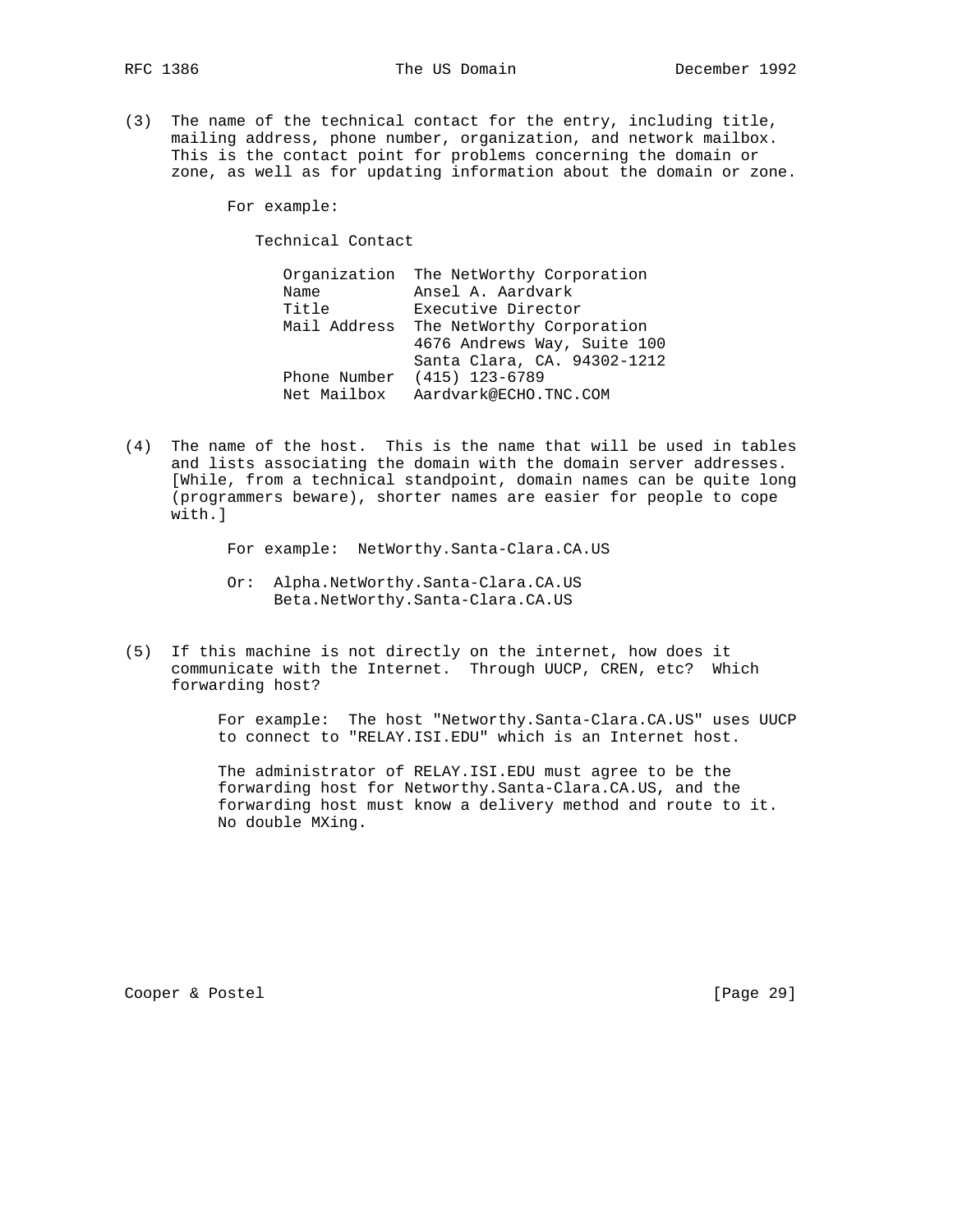If you are requesting an indirect connection, that is, a Mail Exchanger (MX) record, what is the name and mailbox of the administrator of the forwarding host.

 For example:John Smith js@RELAY.ISI.EDU

(6) Please describe your organization briefly.

 For example: The NetWorthy Corporation is a consulting organization of people working with UNIX and the C language in an electronic networking environment. It sponsors two technical conferences annually and distributes a bimonthly newsletter.

(7) What Domain Name System (DNS) Resource Records (RR) and values are to be entered.

| a.             | A     | Internet Address (internet hosts only)                      |    |       |  |  |                          |         |  |
|----------------|-------|-------------------------------------------------------------|----|-------|--|--|--------------------------|---------|--|
| b.             | HINFO | Host Information, Machine System                            |    |       |  |  |                          |         |  |
| $\mathsf{C}$ . | WKS   | Well Known Services, Protocols, Ports (internet hosts only) |    |       |  |  |                          |         |  |
| d.             | MX    | Mail Exchanger (required for UUCP, and CREN hosts)          |    |       |  |  |                          |         |  |
|                |       | An example of RRs for an internet host.                     |    |       |  |  |                          |         |  |
|                |       | NetWorthy.Santa-Clara.CA.US                                 |    | IN A  |  |  | 128.9.3.123              |         |  |
|                |       |                                                             | IN | HINFO |  |  | $SUN-3/11OC$ UNIX        |         |  |
|                |       |                                                             | ΙN | МX    |  |  | 10 ISI.EDU               |         |  |
|                |       |                                                             | IN | WKS   |  |  | 128.9.3.123. UDP (echo   |         |  |
|                |       |                                                             |    |       |  |  |                          | tftp)   |  |
|                |       |                                                             | ΙN | WKS   |  |  | 128.9.3.133. TCP (telnet |         |  |
|                |       |                                                             |    |       |  |  |                          | ftp     |  |
|                |       |                                                             |    |       |  |  |                          | tftp    |  |
|                |       |                                                             |    |       |  |  |                          | finger) |  |
|                |       | An example of RRs for a non-internet host.                  |    |       |  |  |                          |         |  |
|                |       |                                                             |    |       |  |  |                          |         |  |

 Beta.NetWorthy.Santa-Clara.CA.US MX 10 RELAY.ISI.EDU HINFO SUN-3/11OC UNIX